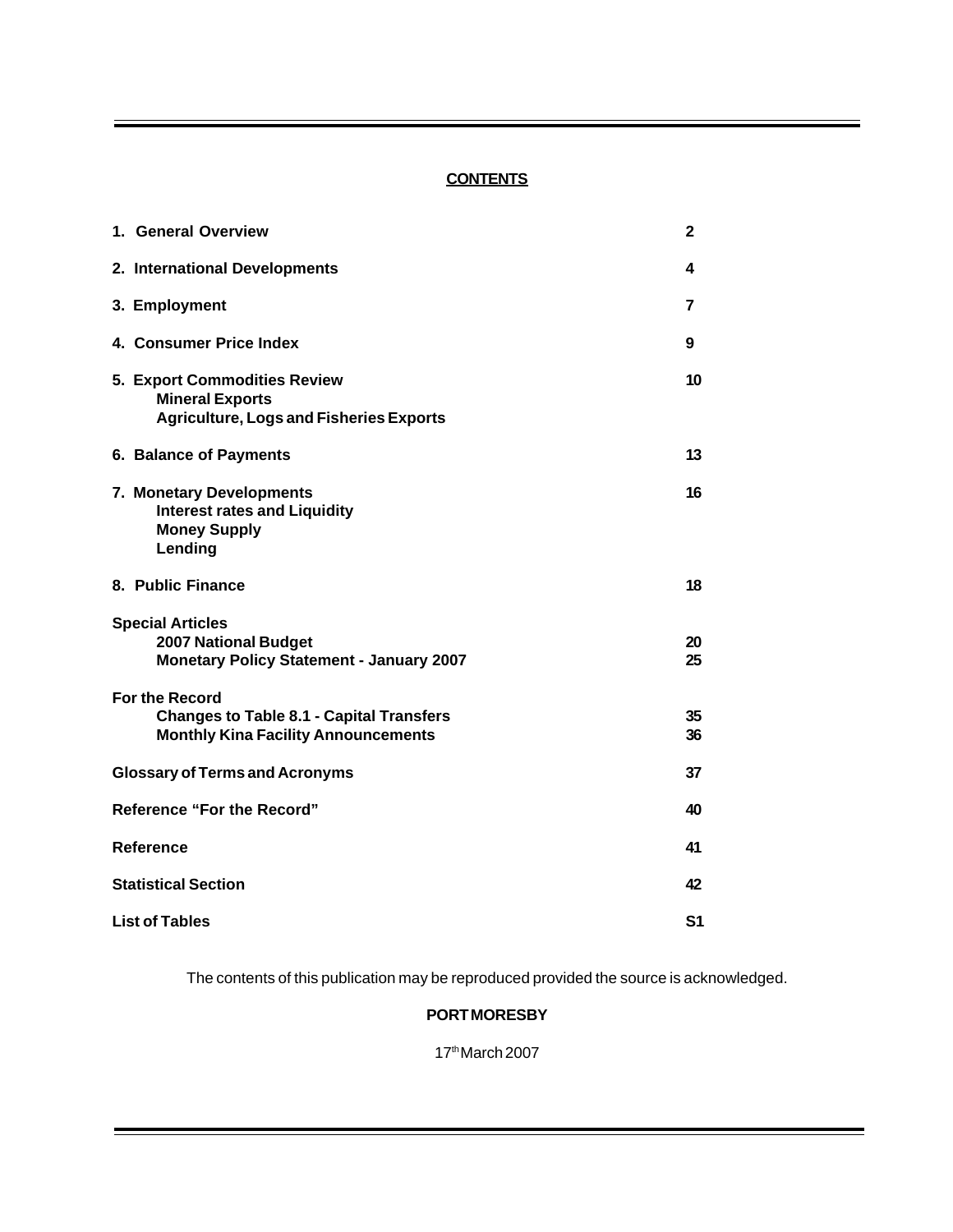## **2. GENERAL OVERVIEW**

Indicators available to the Bank of PNG reflected continued stability in macroeconomic conditions that resulted in increased activity in 2006. Strong export performance was driven by higher international prices and resulted in a record balance of payments surplus and stable kina exchange rate. The stability in the exchange rate resulted in lower headline inflation outcomes. The Central Bank therefore maintained a neutral monetary policy stance in 2006. Interest rates remained low resulting in increased lending to the private sector. The level of employment increased in 2006 in all sectors of the economy. With the windfall mineral tax revenue in 2006, the Government introduced two supplementary budgets, which redirected funding to priority areas. Since most of these funds would be spent in 2007, the Government should exercise discipline and sound fiscal management, especially in the lead up to the National Elections. The Bank will closely monitor the impact of any excess expenditure on liquidity, exchange rate and inflation.

Over the year to December 2006, the Bank's formal private sector Employment Index increased by 8.6 percent. In the December quarter of 2006 the level of employment increased by 3.7 percent, compared to a decline of 2.1 percent in the September quarter. The increase was broadbased across all sectors and regions, except the Highlands region.

Annual headline inflation was 1.3 percent in 2006, compared to 4.6 percent in 2005. The lower headline inflation was due to significant declines in the prices of seasonal produces and alcoholic drinks during the December quarter. By region, all urban areas, except Goroka, recorded higher prices.

During 2006, the kina continued to strengthen against the US dollar, while it depreciated against the Australian dollar. The kina ended the year at US\$0.3300, from US\$0.3230 at the end of 2005. The kina was worth A\$0.43 at the end of 2006, compared to A\$0.44 at the end of 2005. The daily average kina exchange rate appreciated by 1.4 percent against the US dollar to 32.72 US cents and by 2.4 percent against the Australian dollar to 43.44 cents during 2006. The kina also appreciated against the other major currencies. These movements resulted in the daily average Trade Weighted Index (TWI) appreciating by 2.23 percent over the year.

Higher international prices for mineral and most agricultural commodities, logs and marine product exports resulted in a 38.0 percent increase in the weighted average kina price of exports in 2006, compared to 2005. There was a 45.8 percent increase in the weighted average kina price of mineral exports, with higher prices of gold, copper and crude oil. For agricultural, logs and marine product exports, the weighted average kina price increased by 3.4 percent. This was accounted for by higher prices of cocoa, palm oil, tea, rubber, logs and marine product exports.

The overall surplus in the balance of payments was K1,942 million in 2006, compared to a surplus of K296 million in 2005. This outcome was due to a net inflow in the capital and financial accounts, which more than offset a decline in the current account surplus.

The current account recorded a lower surplus of K1,238 million in 2006, compared to a surplus of K1,887 million in 2005. This outcome was the result of higher net service and income payments and lower net transfer receipts, which more than offset the higher trade surplus.

The capital account recorded a net inflow of K135 million in 2006, compared to a surplus of K101 million in 2005. This outcome reflected higher transfers by donor agencies through direct project financing.1

The financial account recorded a surplus of K627 million in 2006, compared to a deficit of K1,691 million in 2005. The outcome was due to higher net inflows of foreign direct and portfolio investments. These, combined with a net inflow of other investments more than offset increased investments in financial derivative instruments and net loan repayments by the Government and the private sector.

The level of gross foreign exchange reserves at the end of December 2006 was K4,310 (US\$1,450.8) million, sufficient for 8.6 months of total and 11.6 months of non-mineral import covers.

The Bank of PNG maintained a neutral monetary policy stance based on favourable macroeconomic outcomes

<sup>&</sup>lt;sup>1</sup> See 'For the Record', on page 35 of the December 2006 QEB.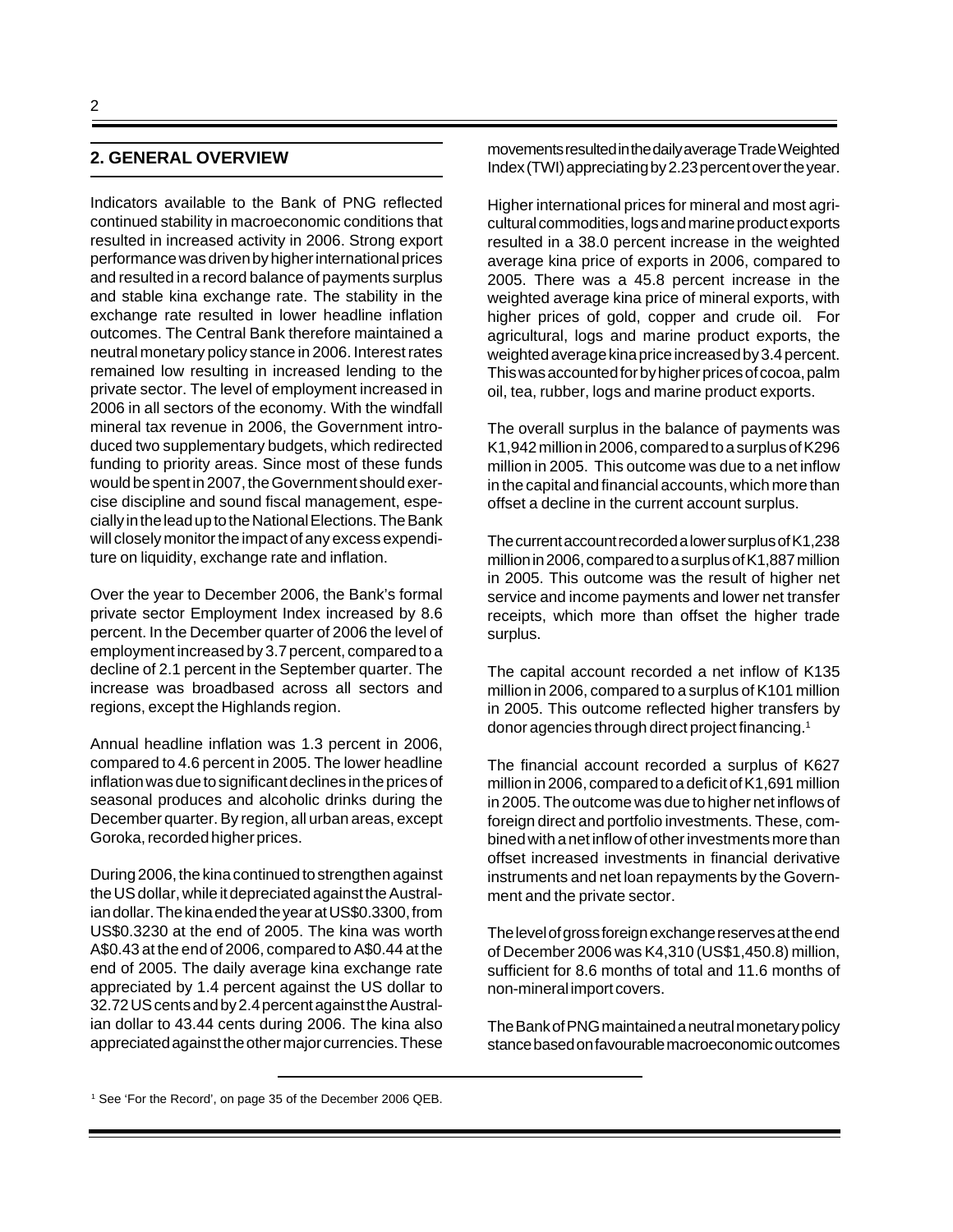and inflation outlook during 2006, with the Kina Facility Rate (KFR) maintained at 6.00 percent. These developments were consistent with the Bank's expectations as stated in the January and July 2006 Monetary Policy Statements.

The Bank continued to utilise Open Market Operation (OMO) instruments in the conduct of monetary policy. Between April and September 2006, there were no Treasury bill auctions as the Central Government retired its maturing domestic debt. The liquidity impact of its maturity was sterilised by the Bank of PNG through the use of Central Bank Bills (CBBs) and Reverse Repurchase Agreements.

The average level of broad money supply (M3\*) increased by 35.4 percent in 2006, compared to an increase of 20.2 percent in 2005. The outcome was due to increases of 54.4 percent and 27.8 percent in average net foreign assets of the depository corporations and net claims on the private sector, respectively. This more than offset a decline of 10.7 percent in average net claims on the Central Government. Net domestic credit outstanding, excluding advances to the Central Government and outstanding loans under the Government's Agricultural export commodity price support scheme increased by 26.6 percent in 2006, compared to an increase of 15.5 percent in 2005. The average level of monetary base (reserve money) grew by 10.5 percent in 2006, compared to an increase of 16.4 percent in 2005. The increase reflected higher deposits of other depository corporations (ODCs) at the Central Bank.

In 2006, total domestic credit extended by depository corporations to the private sector, public non-financial corporations, Provincial and Local Governments, and other financial corporations, increased by K793.9 million to K3,035.0 million, compared to an increase of K442.2 million in 2005. The increase was mainly due to growth in private sector credit of K814.7 million, which more than offset a decline of K21.9 million in credit to the public non-financial sector.

Preliminary estimates of the fiscal operations of the National Government showed an overall surplus of K618.7 million in 2006, compared to a surplus of K46.9 million in 2005. The 2006 outcome represents 3.6 percent of nominal GDP and was due to higher tax revenue, resulting from an increase in mineral tax receipts, which more than offset an increase in expenditure.

Total revenue, including foreign grants, during 2006 was K6,436.5 million, 21.1 percent higher than the receipts collected in 2005, and represents 104.5 percent of the 2006 revised budgeted revenue. The increase was attributed to higher collections in most categories of tax and non-tax revenue, except import duties, other indirect tax and foreign grants.

Total expenditure during 2006 was K5,817.8 million, 10.5 percent higher than in 2005, and represents 94.4 percent of the revised budgeted expenditure for 2006. The increase reflected higher recurrent expenditure, which more than offset a decline in development expenditure.

The budget surplus was used to make net overseas loan repayments of K228.1 million and net domestic loan repayments of K390.6 million. Net domestic loan repayments totalling K720.2 million were made to the financial corporations. This more than offset a total financing of K329.6 million from other resident sectors, which reflects the unpresented cheques issued in 2006.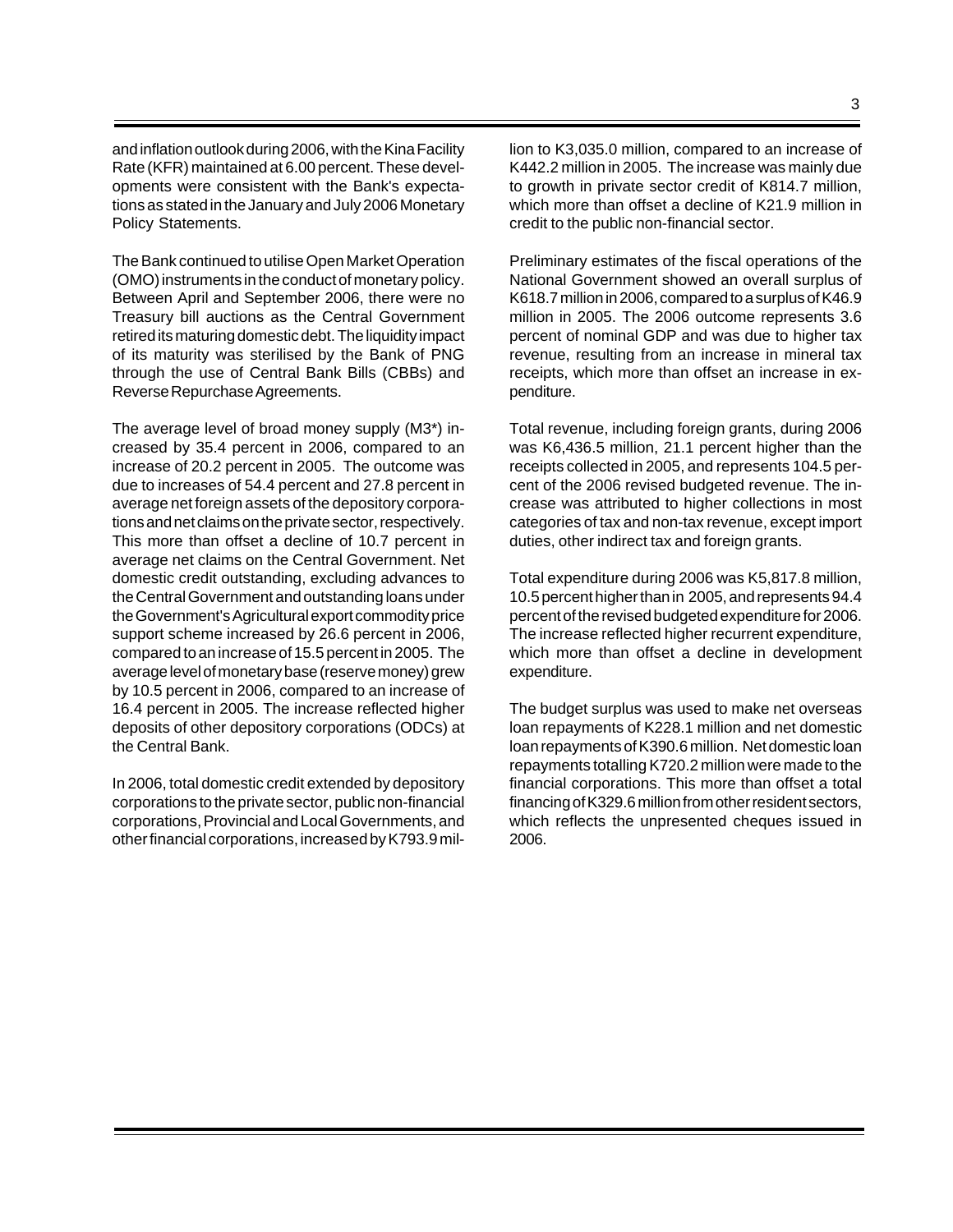### **2. INTERNATIONAL DEVELOPMENTS**

The world economy continued to grow in 2006. The growth was broadbased and led by developments in the industrialised economies and the emerging market economies, especially Brazil, Russia, India and China, which experienced strong demand. The International Monetary Fund's (IMF) World Economic Outlook (WEO) of September 2006 estimated a global real Gross Domestic Product (GDP) growth rate of 5.1 percent in 2006. This rate of growth is expected to fall to 4.9 percent in 2007.

International commodity prices remained high in the fourth quarter of 2006, though the upward momentum of most commodities has slowed down since reaching record levels in May 2006. Between July and October, the price of crude oil slipped by 23 percent from US\$78 a barrel. In November, the low oil prices prompted the Organisation of Petroleum Exporting Countries (OPEC) to cut output targets by 1.2 million barrels per day among its member countries. On December 12th the OPEC pledged to lower production by another 500,000 barrels per day from the first day of February 2007. In December, nickel and zinc reached record highs of around US\$3,450 per tonne and US\$4,345 per tonne, respectively as global inventories of these metals shrank. The price of aluminium rose to around US\$2,810 per tonne, its highest level in six months.

In November, the Finance Ministers and Central Bank Governors from the twenty largest economies (G20) met in Melbourne, Australia. They discussed energy security by allowing foreign investment in major energy exporting nations, creating more transparent markets and improving security of supplies. They agreed that while the outlook for economic growth was positive, above average growth had seen a decline in spare global capacity, which combined with buoyant energy and mineral price had increased the risks to global inflation.

China hosted a quarter of the world's leaders in two separate summits in November, one with African nations and another with the Association of South-East Asian Nations (ASEAN). China pledged to double its aid to the African continent over three years. China also hopes to expand its influence there through its development policy of achieving rapid growth by encouraging a market economy, preserving the role of the State and maintaining an authoritarian one party political system. The ASEAN - China summit acknowledged the achievements made in the past 15 years of their dialogue, and reconfirmed their determination to establish an ASEAN - China free trade area by 2010.

With the World Trade Organisation's (WTO) Doha round of trade talks losing momentum and potentially failing after its suspension in July, the Asia Pacific leaders announced in November that they were ready to take the first steps in preparing for a proposed Free-Trade Area of the Asia Pacific (FTAAP). The leaders also stated that their commitment to new offers in the Doha talks would include deeper reductions in trade distorting farm subsidies by industrialised economies, creating new market access in agriculture and making cuts in industrial tariffs.

In the United States (US), real GDP grew by 3.3 percent in 2006, compared to 3.1 percent in 2005. In the last quarter of 2006 real GDP grew by an annualised rate of 3.5 percent, the fastest growth in a year. The major economic development in the US economy has been the slump in the housing market, which had a significant effect on growth in the second and third quarters of 2006. Consumer spending remained high, mainly due to both low unemployment and falling fuel prices.

Industrial production increased by 3.0 percent in 2006, compared to an increase of 2.8 percent in 2005. The Institute of Supply Management's Purchasing Managers' Index (PMI) was 49.5 in November 2006, rising to 51.4 in December 2006, compared to 55.6 in December 2005. An index rating of over 50 indicates an expansion in the manufacturing sector. The slowdown in the index on the previous year's figure reflected the continued slump in the construction and automotive sectors. The unemployment rate was 4.5 percent in December 2006, compared to 4.9 percent in 2005, the lowest rate in five years.

Consumer prices rose by 3.5 percent in 2006, compared to an increase of 3.4 percent in 2005. This reflected a trend of steady rise in consumer prices. Broad money supply increased by 5.4 percent in 2006, compared to an increase of 7.8 percent in 2005. To contain inflation and support economic growth, the US Federal Reserve Board kept the federal funds rate constant at 5.25 percent throughout the last quarter of 2006.

The trade account deficit increased to US\$837.2 billion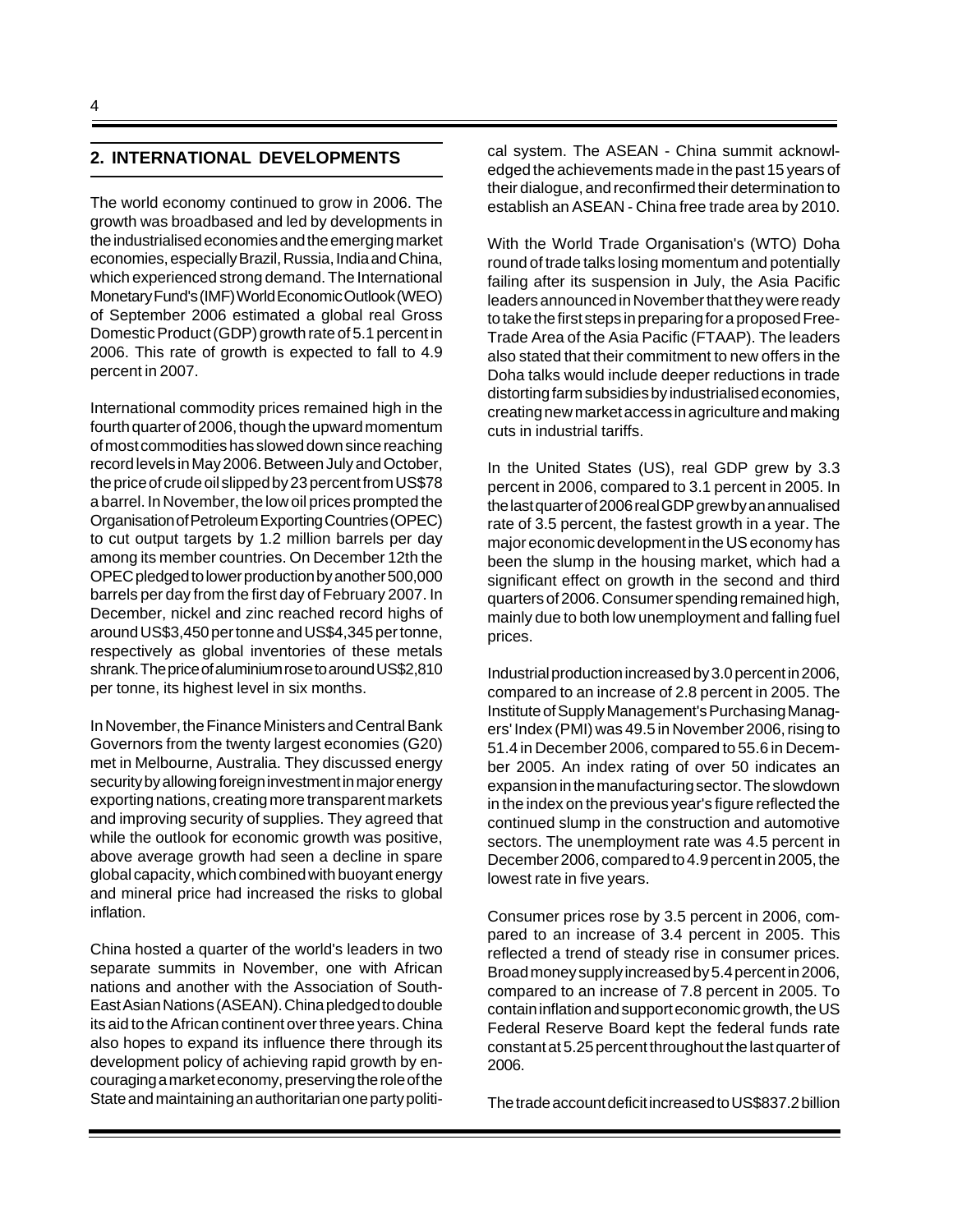in 2006, from a deficit of US\$782.1 billion in 2005, reflecting increased imports and reduced exports.

In Japan, real GDP grew by 2.3 percent in 2006, compared to 4.2 percent in 2005. Real GDP grew by 4.8 percent in the December quarter of 2006, the fastest in more than two years. The growth in 2006 continued Japan's longest period of economic recovery in post-war history. This growth was originally driven by exports, mainly to China, and then by business investments in capital. Household spending, however, remained sluggish.

Industrial production increased by 4.6 percent in 2006, compared to an increase of 3.8 percent in 2005. Retail sales decreased by 0.2 percent in 2006, compared to an increase of 1.2 percent in 2005. Corporate profitability in the manufacturing sector remained robust in the third quarter of 2006, and rose at a rate of 15.5 percent year on year. With this increase in manufacturing activity the unemployment rate fell to 4.1 percent in December 2006, from 4.4 percent in December 2005.

Consumer prices increased by 0.3 percent in 2006, compared to a decrease of 0.1 percent in 2005. Broad money supply increased by 0.8 percent in 2006, compared to 2.0 percent in 2005. The Bank of Japan decided in December to maintain its call rate at 0.25 percent, unchanged since July 2006.

The current account surplus was US\$170.4 billion in 2006, compared to a surplus of US\$164.0 billion in 2005. The slowing US economy has adversely impacted on Japanese exports, with Japan reliant on domestic demand to generate growth.

In the Euro area, real GDP grew by 3.3 percent in 2006, compared to 1.7 percent in 2005. Consumer prices rose by 1.9 percent in 2006, compared to 2.4 percent in 2005. Broad money supply increased by 9.7 percent in 2006, compared to 7.3 percent in 2005. The European Central Bank raised interest rates six times in 2006. The last rise, in December, took the Euro Financing rate to 3.5 percent, the highest in five years. Industrial production and retail sales rose by 4.0 percent and 2.1 percent respectively in 2006, compared to 2005. In 2006, the current account deficit was US\$20.2 billion, or 0.1 percent of GDP.

In Germany, real GDP grew by 2.6 percent in 2006, compared to 1.0 percent in 2005. The higher growth rate reflected the expansion of German companies in the global market through cutting costs, investing abroad and holding down wages.

Industrial production increased by 5.5 percent in 2006, compared to 3.4 percent in 2005. Retail sales fell by 0.2 percent in 2006, compared to a decline of 0.9 percent in 2005. The growth in economic activity resulted in higher employment, with the unemployment rate falling to 9.5 percent in December 2006, from 11.2 percent in December 2005.

Consumer prices rose by 1.6 percent in 2006, compared to an increase of 2.1 percent in 2005.

The current account surplus was US\$129.4 billion in 2006, compared to US\$112.8 billion in 2005, reflecting increased exports.

In the United Kingdom (UK), real GDP grew by 3.0 percent in 2006, compared to 1.7 percent in 2005, mainly due to buoyant domestic demand.

Industrial production increased by 0.5 percent in 2006, compared to a decline of 2.7 percent in 2005. Retail sales rose by 3.7 percent in 2006, compared to a rise of 4.0 percent in 2005. The unemployment rate was 5.5 percent in December 2006, compared to 5.1 percent in December 2005. Strong labour force growth, driven by high immigration and rising participation, outstripped employment growth and pushed the unemployment rate higher.

Consumer prices rose by 3.0 percent in 2006, compared to an increase of 2.0 percent in 2005. Broad money supply increased by 12.8 percent in 2006, compared to 12.6 percent in 2005. In November the Bank of England raised its base rate by a quarter of a percentage point to 5.0 percent. In the fourth quarter of 2006 inflation reached its highest level for a decade, fuelling fears that the Bank of England will increase interest rates in 2007.

The trade deficit was US\$155.3 billion in 2006, compared to a deficit of US\$119.1 billion in 2005.

In Australia, real GDP grew by 2.5 percent in 2006, compared to 2.7 percent in 2005. Business investment, the main driver of the economy, has slowed, alongside declining public investment and inventories. Domestic consumption and exports however, remained strong.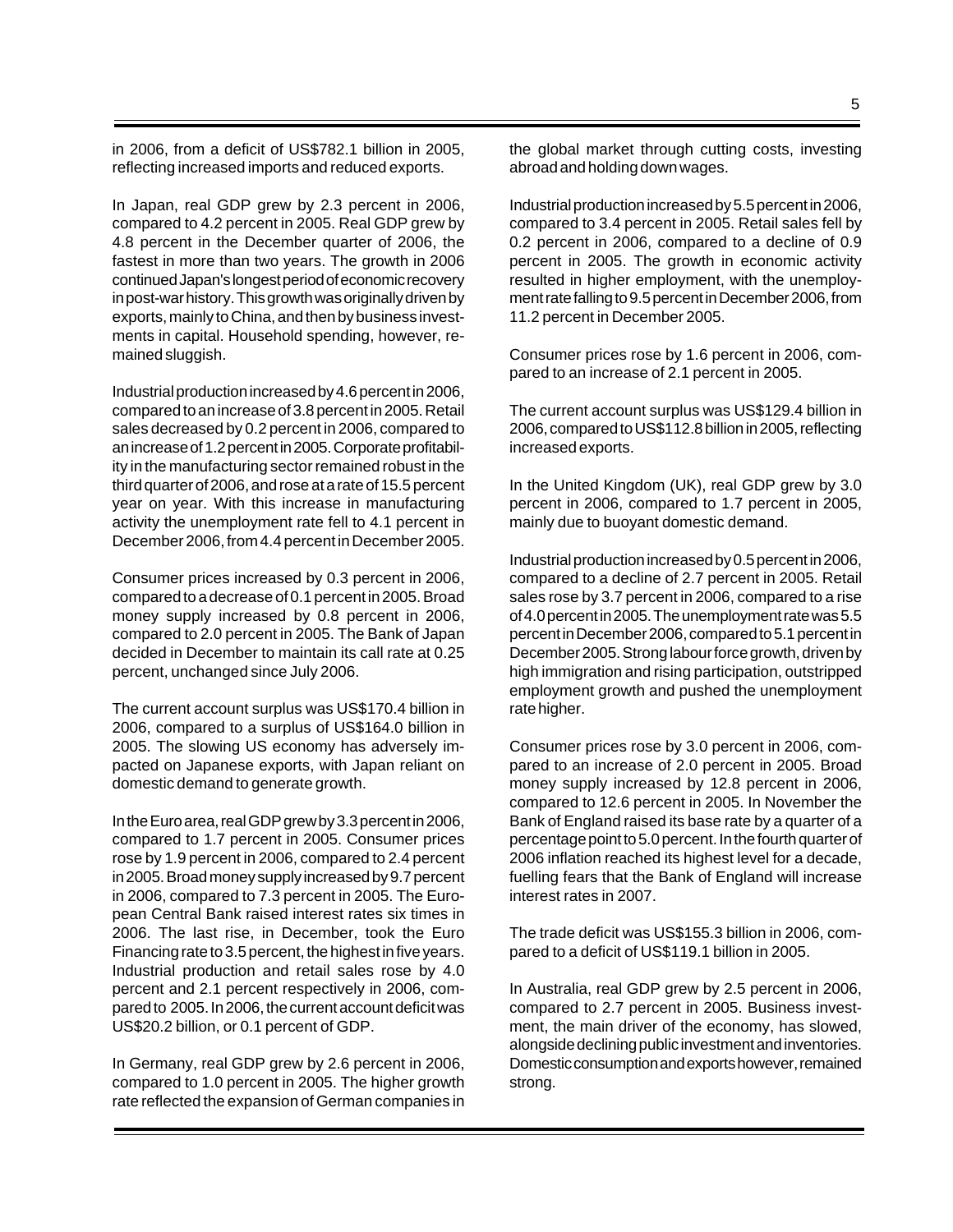Industrial production increased by 0.9 percent over the year to September 2006, compared to an increase of 1.3 percent over the same period in 2005. The lower increase was associated with the downturn in housing construction with lower demand for building materials, the drought and the strong Australian dollar. Retail sales increased by 4.2 percent in 2006, compared to an increase of 1.9 percent in 2005. The unemployment rate fell from 5.1 percent in December 2005 to 4.6 percent in December 2006, its lowest level in 30 years. Skill shortages however, remained a major constraint on growth.

Consumer prices increased by 3.3 percent in 2006, compared to 2.8 percent in 2005. This rate is over the Reserve Bank of Australia's (RBA) inflation target range of 2.0 to 3.0 percent. As a result, the RBA raised interest rates three times in 2006, the last being in November when the cash rate was increased by 25 basis points to 6.25 percent, its highest level in six years.

The trade deficit was US\$9.4 billion in 2006, compared to a deficit of US\$13.6 billion in 2005. The deficit was at its lowest level in 30 months and reflected the high export demand and prices of minerals.

In 2006, the US dollar appreciated against the Japanese yen, and depreciated against the pound sterling, the euro and the Australian dollar. The general weakness in the US dollars provided evidence which suggested that the housing bust may have been affecting the broader economy through reduced consumer confidence.

During 2006, the kina continued to strengthen against the US dollar, while depreciating against the Australian dollar. The kina ended the year against the US dollar at 33.00 cents, from 32.3 cents at the end of 2005. The kina was worth 41.71 Australian cents at the end of 2006, compared to 44.00 cents at the end of 2005. The daily average kina exchange rate appreciated during 2006 by 1.4 percent against the US dollar to 32.72 US cents, by 2.4 percent against the Australian dollar to 43.44 cents, by 7.2 percent against the Japanese yen to 38.06 yen, by 0.3 percent against the pound sterling to 17.78 pence and by 0.5 percent against the Euro to 26.06 cents. These movements resulted in the daily average Trade Weighted Index appreciating by 2.2 percent over 2006.

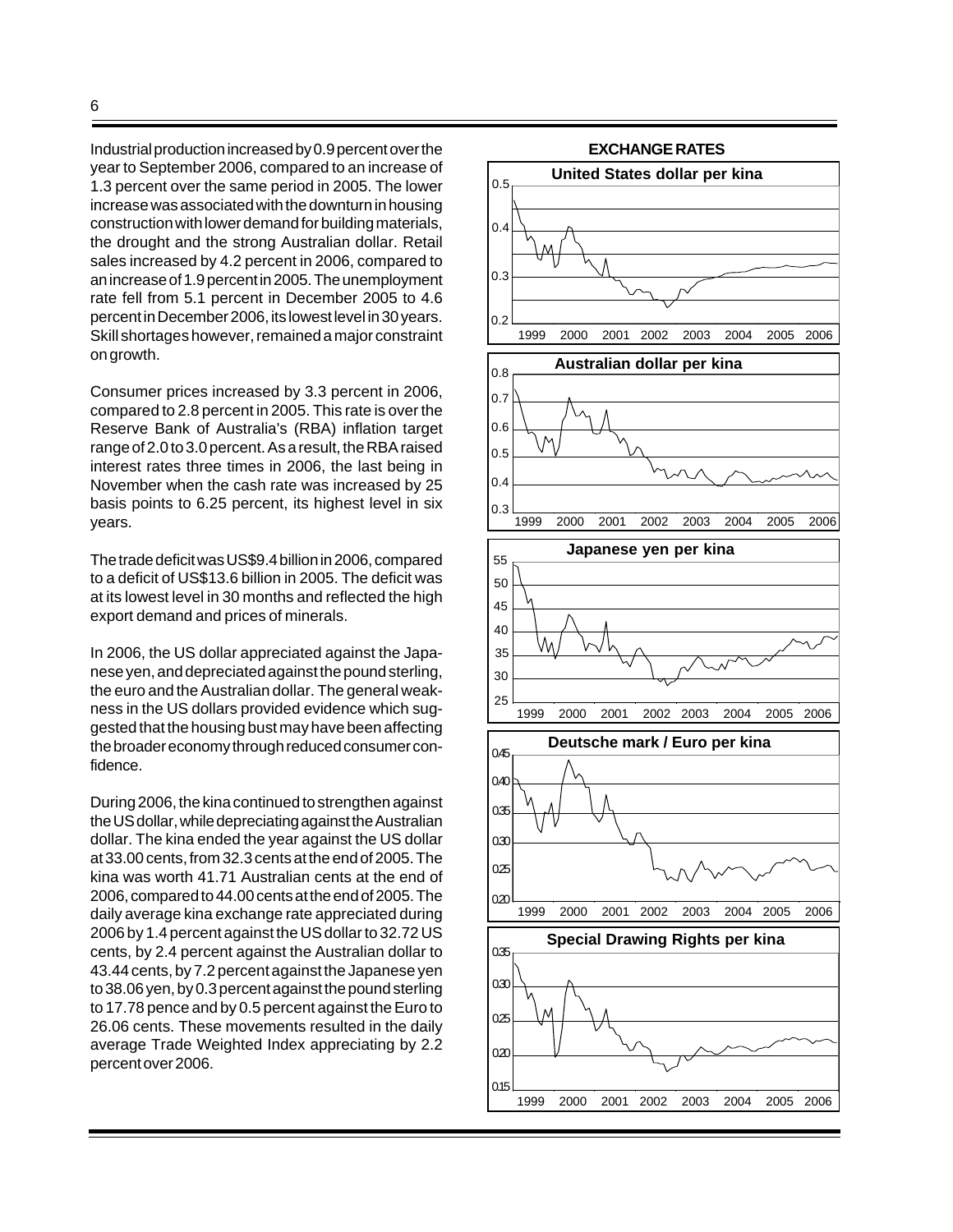### **3. EMPLOYMENT**

According to the Bank's Employment Index, the level of employment in the formal private sector, excluding the mineral sector increased by 3.7 percent in the December quarter of 2006, compared to a decline of 2.1 percent in the September quarter of 2006. Employment levels increased in all sectors and in all regions, except the Highlands region. Over the year to December 2006, the level of employment excluding the mineral sector increased by 8.6 percent, compared to 4.6 percent over the year to September 2006.

In the agriculture/forestry/fisheries sector, the level of employment increased by 3.6 percent in the December quarter of 2006, compared to a decline of 6.0 percent in the September quarter of 2006. The increase was across all sub-sectors. In the agriculture sub-sector, the increase was mainly associated with the harvesting at new palm oil estates. In the forestry sub-sector, the increase reflected the expansion of operations into new logging sites. In the fisheries subsector, the increase was associated with the commencement of a new tuna loining operation in Lae and increased production by another fishing company in Madang. Over the year to December 2006, the level of employment increased by 9.4 percent.

In the building and construction sector, the level of employment increased by 2.0 percent in the December quarter of 2006, compared to a decline of 2.3 percent in the September quarter of 2006. The increase was broadbased and included mining related construction projects, as well as roads, buildings and fencing projects which involved the hiring of casual staff. Over the year to December 2006, the level of employment increased by 23.7 percent.

In the manufacturing sector, the level of employment increased by 2.9 percent in the December quarter of 2006, compared to a decline of 2.1 percent in the September quarter of 2006. The increase was due to higher production, expansion of operations by some small to medium size companies and the acquisition by a fuel company. A few companies also engaged students on vacation employment during the festive season as a result of higher demand. Over the year to December 2006, the level of employment increased by 4.5 percent.

In the retail/wholesale sector, the level of employment

increased by 8.9 percent in the December quarter of 2006, compared to a decline of 0.8 percent in the September quarter of 2006. The increase was broadbased reflecting higher seasonal demand and expansion of operations following the opening of a large retail shop and a new branch at a mine site by a major machinery supplier. Casual staffs were also recruited to cater for higher demand during the festive season. Over the year to December 2006, the level of employment increased by 7.6 percent.

In the transportation sector, the level of employment increased by 1.5 percent in the December quarter of 2006, compared to an increase of 4.0 percent in the September quarter of 2006. The increase was mainly due to higher casual employment by an airline company to cater for travel during the festive season. A land transportation company recruited students for on-thejob training, while another hired additional staff due to a new contract to transport goods. Over the year to December 2006, the level of employment increased by 7.0 percent.

In the financial/business and other services sector, the level of employment increased by 0.7 percent in the December quarter of 2006, compared to an increase of 2.1 percent in the September quarter of 2006, and was broadbased across all sub-sectors. In the hotel and catering sub-sector, the increase was associated with the expansion of hotel facilities, hiring of casual employees by a catering company and higher guest turnover by a hotel during the festive season. In the finance and insurance sub-sector, the increase was due to higher business activity and casual employees. In the other services sub-sector, the growth was associated with higher demand for private health care services and a new contract awarded to a security company. Over the year to December 2006, the level of employment grew by 9.4 percent.

By region, the level of employment increased in all regions except the Highlands region. In the Islands region, employment grew by 10.3 percent in the December quarter of 2006, compared to a decline of 3.0 percent in the September quarter of 2006. Higher employment was recorded in the agriculture/forestry/ fisheries, building and construction, retail/wholesale and financial/business and other services sectors. In the agriculture/forestry/fisheries sector, the increase was due to favourable weather conditions which enabled a logging company to operate at full scale, hiring of casual employees to clear land for a new palm oil site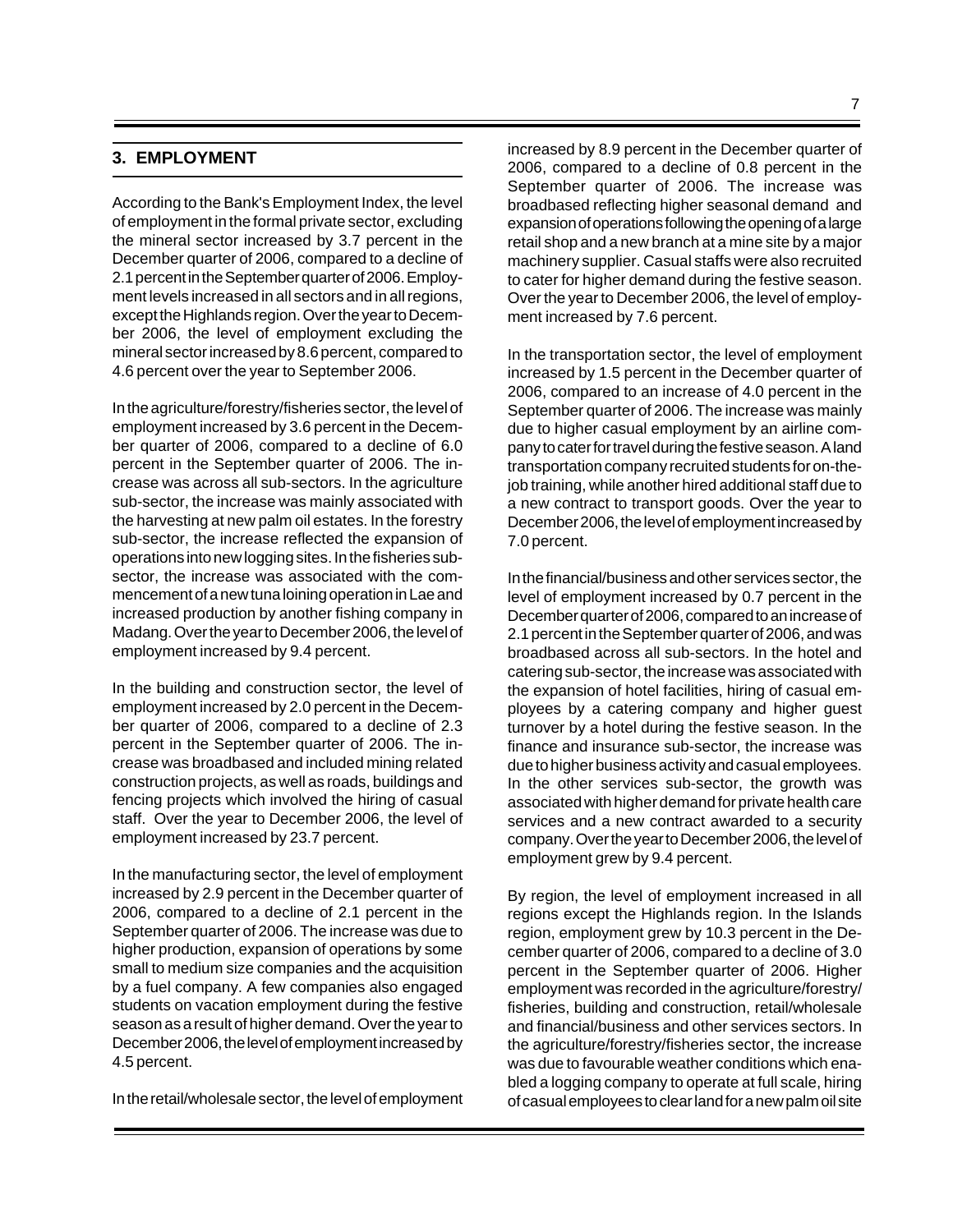and harvesting of timber in a new logging area. Higher production in other cash crops also resulted in hiring of additional workers. In the building and construction sector, the growth in employment was mainly associated with construction activity at the Simberi gold mine, while the increase in the retail/wholesale sector was due to casual employees to cater for festive season demand. Higher employment in the financial/ business and other services sector was associated with the expansion of a hotel's facilities and higher guest turnover by another. Over the year to December 2006, the level of employment grew by 15.8 percent.

In the Momase region (excluding Morobe), the level of employment increased by 6.5 percent in the December quarter of 2006, compared to 0.5 percent in the September quarter of 2006. Higher employment was recorded in the agriculture/forestry/fisheries and financial/business and other services sector. In the agriculture/forestry/fisheries sector, the growth was mainly a result of higher production associated with tuna loining operations by a fishing company. In the financial/ business and other services sector, the increase was due to the recruitment of guards for a new contract awarded to a security company. Over the year to December 2006, the level of employment grew by 7.4 percent.

In Morobe, the level of employment increased by 4.7 percent in the December quarter of 2006, compared to 1.3 percent in the September quarter of 2006. Higher employment was recorded in the building and construction and agriculture/forestry/fisheries sectors. The growth in the building and construction sector was associated with a fencing project at the Nadzab airport and road maintenance work in Lae. In the agriculture/ forestry/fisheries sector, the increase was due to the commencement of a new tuna loining operation associated with the establishment of a new tuna cannery in Lae. Over the year to December 2006, the level of employment grew by 9.4 percent.

In NCD, the level of employment increased by 2.5 percent in the December quarter of 2006, compared to a decline of 0.9 percent in the September quarter of 2006. Higher employment was recorded in the manufacturing, wholesale/retail, transportation and financial/business and other services sectors. The growth



in the manufacturing sector was associated with the acquisition of a petroleum company by another major petroleum company, while another manufacturing company recruited addition staff to enhance its marketing activities. The increase in the retail/wholesale sector was due to retail companies opening new shops and branches, diversification of their business operations and gaining access to new markets. In addition, small to medium size retail/wholesale companies hired casual employees during the festive season. In the transportation sector, the growth reflected the recruitment of casual employees by an airline company to cater for the festive season. Higher employment in the financial/business and other services sector reflected two finance/insurance companies and a private hospital taking additional staff as a result of increased business activity. Over the year to December 2006, the level of employment grew by 6.6 percent.

In the Southern region, the level of employment increased by 0.4 percent in the December quarter of 2006, compared to 0.7 percent in the September quarter of 2006. Higher employment was in the retail/ wholesale and building and construction sectors. The growth in the retail/wholesale sector was due to the expansion of operations by a major retail company in Alotau. The increase in the building and construction sector reflected contract work done by companies in and around the Ok Tedi mining area. The construction of a road project and hospital building also contributed to this outcome. Over the year to December 2006, the level of employment grew by 8.8 percent.

<sup>2</sup> The dotted vertical line indicates a break in series from 2002. See 'For the Record' in the March 2003 QEB on page 31 and the September 2005 QEB on page 29.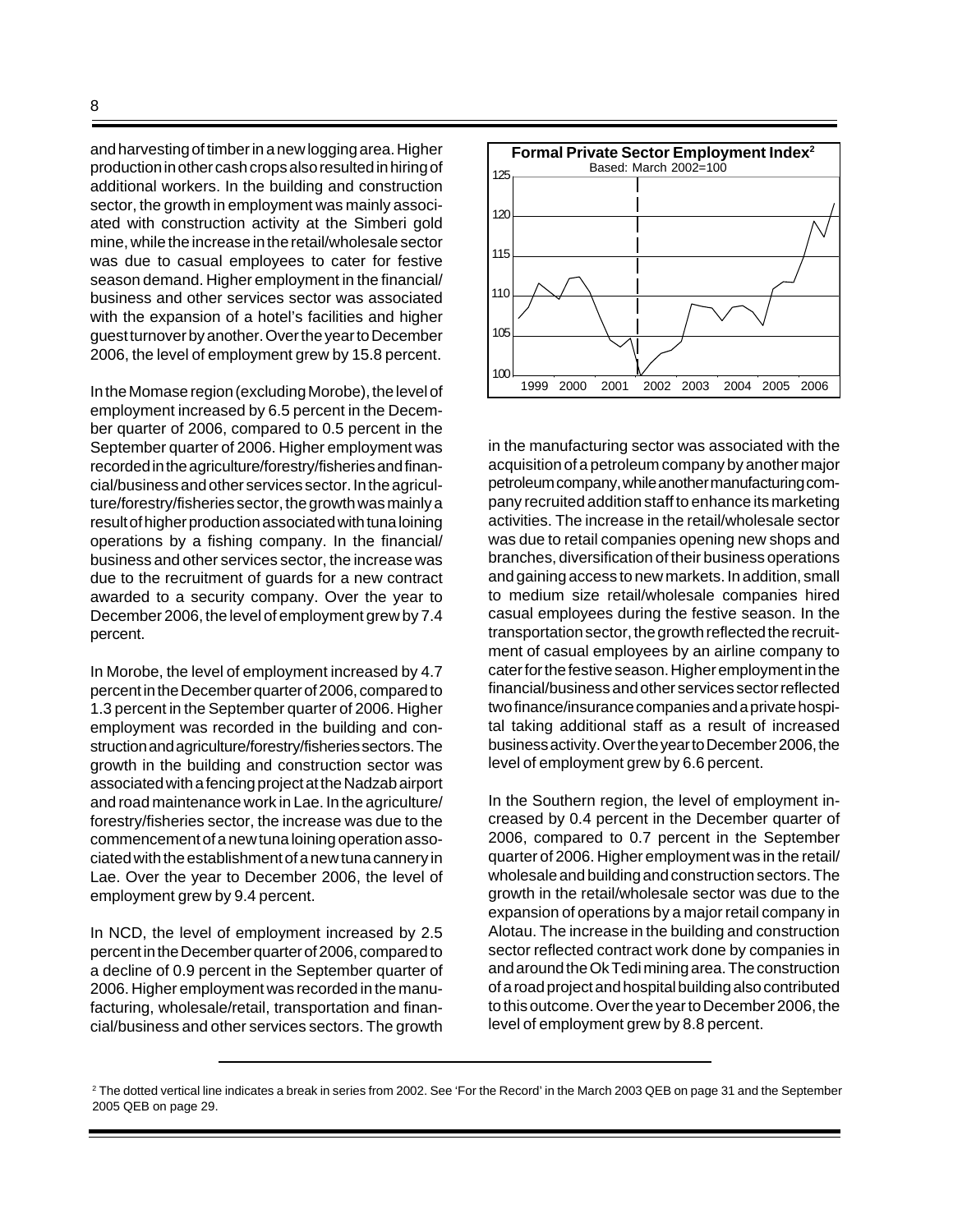In the Highlands region, the level of employment decreased by 4.1 percent in the December quarter of 2006, compared to a decline of 7.2 percent in the September quarter of 2006. Lower employment was recorded in the retail/wholesale and agriculture sectors, which more than offset increases in the other sectors. In the agriculture sector, the decline was associated with the end of the coffee harvest season. In the retail/wholesale sector, a retail company downsized its operation due to a lack of business activity, especially in the Southern Highlands province. Over the year to December 2006, the level of employment increased by 6.2 percent.

## **4. CONSUMER PRICE INDEX**

The headline inflation rate, as measured by the Consumer Price Index (CPI), was 0.3 percent in the December quarter of 2006, compared to 3.3 percent in the September quarter of 2006. The increase was due to higher prices in the 'Transport and Communication', 'Clothing and footwear', and the 'Miscellaneous' expenditure groups. By region, all urban areas, except Goroka and Madang, recorded higher prices. The annual headline inflation rate was 1.3 percent in the December quarter of 2006.

The CPI for the 'Transport and Communication' expenditure group increased by 20.6 percent, compared to negative 0.3 percent in the September quarter of 2006. This group recorded the highest inflation in the December quarter of 2006 and the highest ever recorded inflation for the group since the CPI survey began in 1975. The higher inflation outcome reflected increased prices for motor vehicles in Lae and higher airfares. The group contributed 2.7 percentage points to the overall movement in the CPI.

The CPI for the 'Clothing and Footwear' expenditure group increased by 8.4 percent in the December quarter of 2006, compared to negative 2.8 percent in the September quarter of 2006. The increase was particularly due to higher prices for women and girls clothing, especially dresses and skirts. The increase of 29.1 percent for this expenditure sub-group is the highest recorded increase in a decade. A marginal increase was also recorded for men's and boy's clothing. The group contributed 0.5 percentage points to the overall movement in the CPI.

The CPI for the 'Miscellaneous' expenditure group increased by 2.1 percent in the December quarter of 2006, compared to negative 1.7 percent in the September quarter of 2006. The increase reflected higher prices for entertainment goods, medicine and health care. The group contributed 0.2 percentage points to the overall movement in the CPI.

The CPI for the 'Rents, council charges, fuel and power' expenditure group declined by 10.7 percent in the December quarter of 2006, compared to 4.5 percent in the September quarter of 2006. The decline was due to lower prices for council charges and fuel. The group contributed negative 0.8 percentage points to the overall movement in the CPI.

The CPI for the 'Food' expenditure group declined by 6.6 percent in the December quarter of 2006, compared to an increase of 5.6 percent in the September quarter. The decline was mainly driven by falling fruit and vegetables prices in addition to marginal declines in the prices for cereals, meat and fish. This group contributed negative 2.7 percentage points to the overall movement in the CPI.

The CPI for the 'Household, equipment and operations' expenditure group declined by 2.9 percent in the December quarter of 2006 after increasing by 0.9 percent in the September quarter. The group contributed negative 0.2 percentage points to the overall movement in the CPI.

The CPI for the 'Drinks, tobacco and betelnut' expenditure group declined by 2.7 percent in the December quarter of 2006, compared to an increase of 4.3 percent in the September quarter of 2006. The decline was mainly due to falling betelnut prices which contributed negative 1.0 percentage points to the overall movement of the CPI and a decline in prices for alcoholic drinks. A different product specification used by the National Statistical Office to compute changes in tobacco prices also contributed to the decline. The group contributed negative 0.5 percentage points to the overall movement in the CPI.

By urban areas, all surveyed centres, except Goroka and Madang, recorded increases in the December quarter of 2006. In Lae, prices increased by 4.4 percent in the December quarter of 2006, compared to an increase of 4.0 percent in the September quarter. In Port Moresby, prices increased by 3.1 percent in the December quarter of 2006 following an increase of 2.9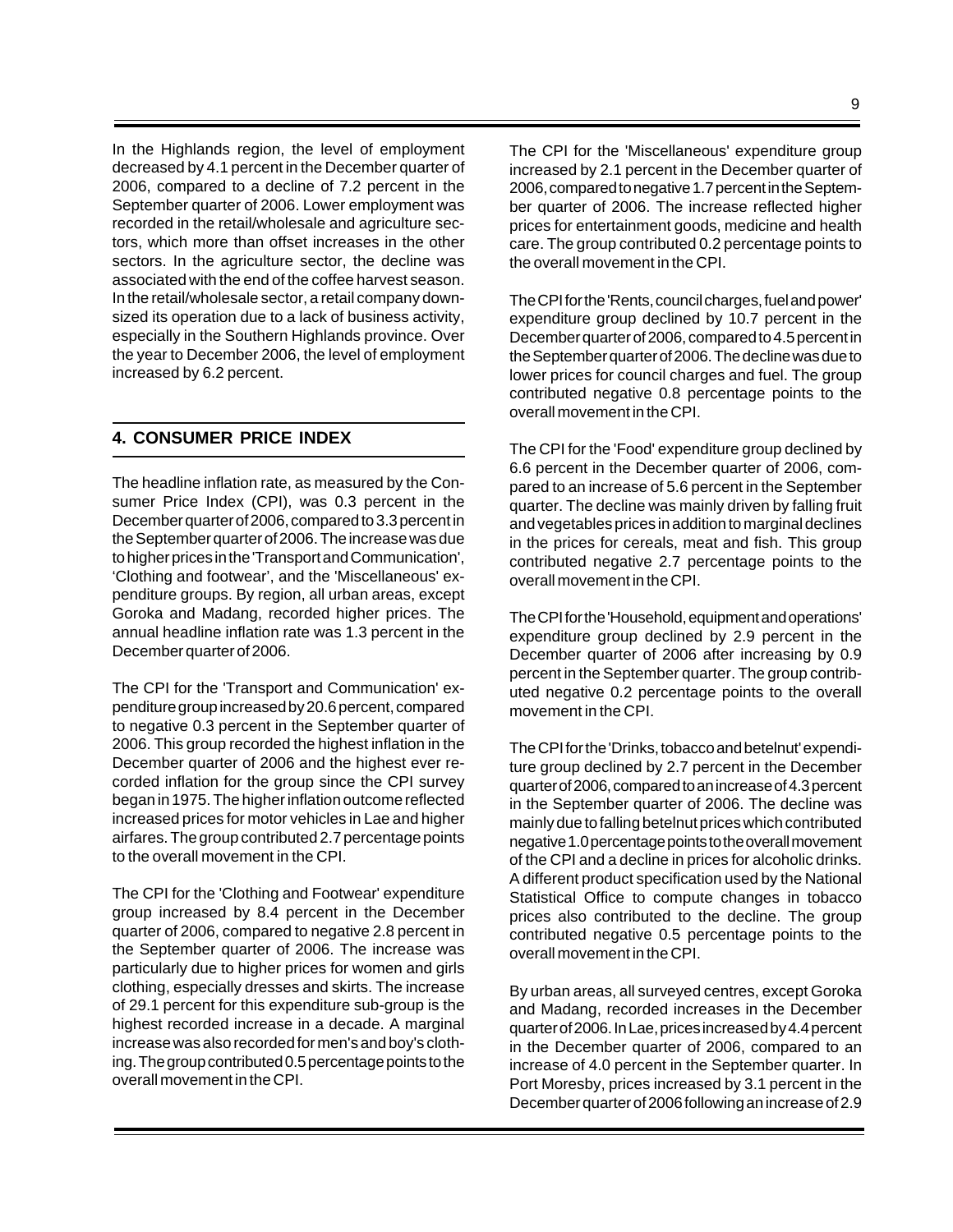

percent in the September quarter. In Rabaul, prices increased by 0.5 percent in the December quarter of 2006 following a decline of 0.1 percent in the September quarter. Goroka and Madang recorded deflation during the December quarter. Prices in Goroka and Madang declined by 14.1 percent and 2.9 percent respectively in the December quarter of 2006, following increases of 8.6 and 0.9 percent, respectively in the September quarter.

In Lae, higher prices for fruits and vegetables, motor vehicles, cigarettes and marginal increases in other food items and in the 'Rents, council charges, fuel and power' expenditure group contributed to the increase. Inflation movements in Lae contributed 1.0 percentage points to the overall movement in the CPI. In Port Moresby, higher prices in the 'transport and communication' and 'household equipment and operations' expenditure groups led to the increase in inflation and contributed 1.3 percentage points to the overall movement in the CPI. The increase in Rabaul was attributed to higher prices for betelnut and fruit and vegetables and contributed 0.1 percentage points to the overall movement in the CPI. In Goroka, lower prices for betelnut, fruit and vegetables and in the 'rents, council charges, fuel and power' expenditure group contributed to the decline. In Madang, lower prices in most of the expenditure groups led to the decline. Goroka and Madang contributed negative 1.7 and negative 0.3 percentage points respectively to the overall movement in the CPI.

### **5. EXPORT COMMODITIES REVIEW**

The total value of merchandise exports was K12,617 million in 2006, an increase of 24.1 percent from 2005. There were increases in the values of cocoa, palm oil, tea, rubber, logs, marine products, gold, copper and crude oil exports. The value of agricultural, marine products and other non-mineral exports, excluding forestry and refined petroleum product exports was K1,416.2 million and accounted for 11.2 percent of total merchandise exports in 2006, compared to 15.2 percent of total merchandise exports in 2005. Forestry product exports were K520.3 million and accounted for 4.1 percent of total merchandise exports in 2006, compared to 4.7 percent in 2005. Refined petroleum product exports were K263.9 million and accounted for 2.1 percent of total merchandise exports in 2006, compared to 4.9 percent in 2005. Mineral export receipts, excluding crude oil were K7,499.3 million and accounted for 59.0 percent of total merchandise exports in 2006, compared to 52.8 percent in 2005. Crude oil exports totalled K2,967.3 million and accounted for 23.5 percent of total merchandise exports in 2006, compared to 22.5 percent in 2005.

The weighted average kina price of Papua New Guinea's exports increased by 38.0 percent in 2006, relative to 2005. There was an increase of 45.8 percent in the weighted average kina price of mineral exports, with higher prices of gold, copper and crude oil exports. For agricultural, logs and marine product exports, the weighted average kina price increased by 3.4 percent. This was attributed to higher prices of cocoa, palm oil, tea, rubber, logs and marine product exports, which more than offset the declines in the prices of coffee, copra and copra oil. The higher kina prices of some of the agricultural export commodities reflected higher international prices, while the decline in others reflected lower international prices combined with the appreciation of the kina in 2006, compared to 2005. Excluding logs, the weighted average price of agricultural and marine product exports increased by 3.2 percent in 2006, compared to 2005.

#### **Mineral Exports**

Total mineral export receipts were K10,416.6 million in 2006, an increase of 36.1 percent from 2005. The increase was due to higher kina prices of gold, copper and crude oil, which more than offset declines in the export volumes of gold and copper.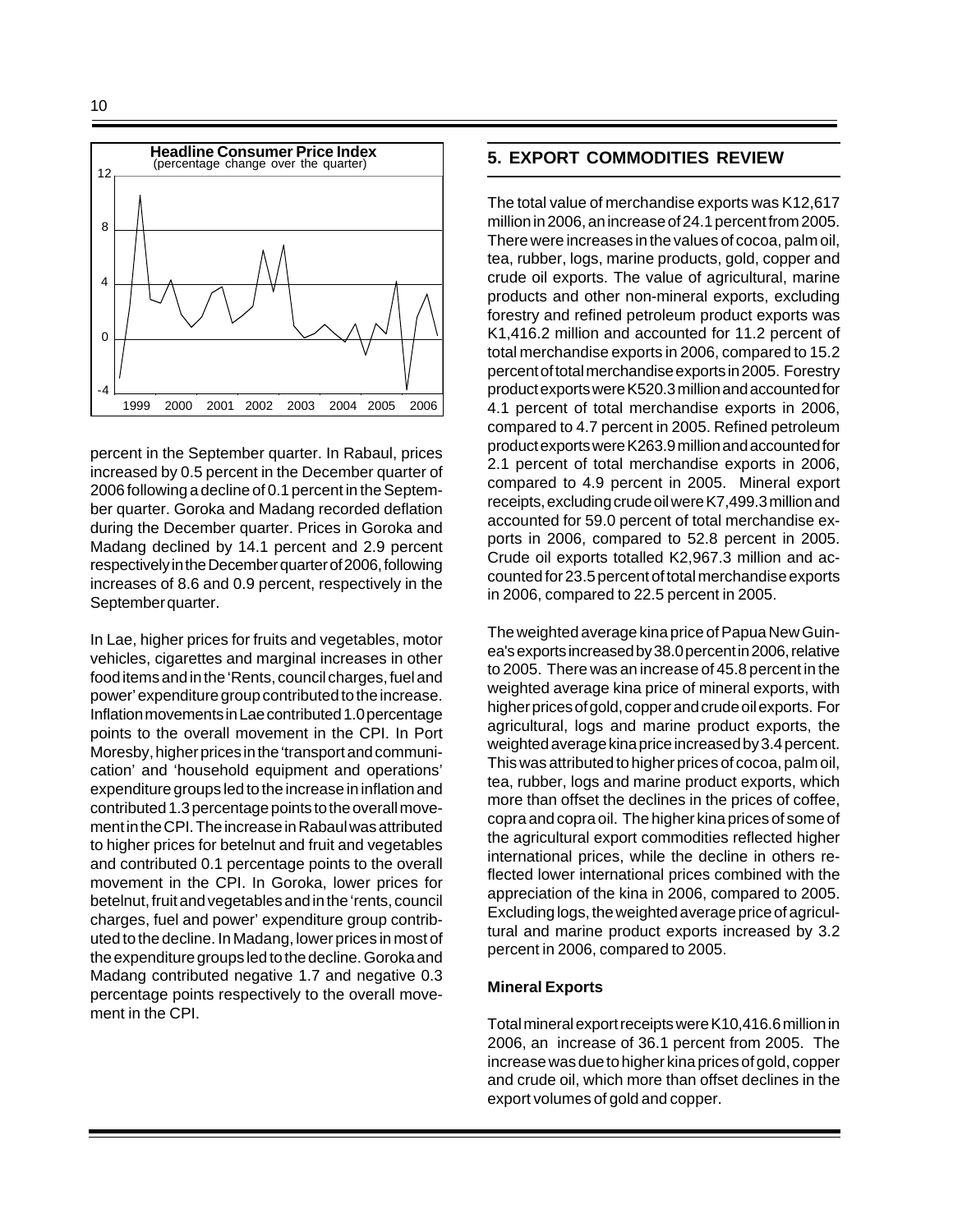Gold export volumes were 55.8 tonnes in 2006, a decline of 20.9 percent from 2005. The decline was due to lower production of high grade ore and shipment from the Lihir, Ok Tedi, Porgera and Tolukuma mines, which more than offset increased production from the Kainantu mine. The average free on board (f.o.b.) price received for Papua New Guinea's gold exports was K55.0 million per tonne in 2006, an increase of 36.8 percent from 2005. The outcome is mainly attributed to higher international prices resulting from increased demand. The average gold price at the London Metal Exchange was US\$603 per fine ounce in 2006, an increase of 36.1 percent from 2005. The increase was due to higher demand from investors for gold-based investments as a safe-haven investment after increased volatility of prices in the equity markets and the uncertainty surrounding the US dollar. The higher export price more than offset the decline in export volume resulting in export receipts of K3,069.4 million in 2006, an increase of 8.3 percent from 2005.

Copper export volumes were 216.7 thousand tonnes in 2006, a decline of 4.2 percent from 2005. The decline was due to lower production and shipment of copper ore from the Ok Tedi mine as a result of reduced water levels at the Fly river. The average f.o.b. price of Papua New Guinea's copper exports was K19,979 per tonne in 2006, an increase of 80.9 percent from 2005. The increase in international prices was due to lower stock levels at the London Metal Exchange, combined with higher demand from China and India, two of the major copper consuming countries in Asia. The increase in export price more than offset the decline in export volume resulting in export receipts of K4,329.5 million in 2006, an increase of 73.3 percent from 2005.

Crude oil export volumes in 2006 were 14,405.1 thousand barrels, an increase of 8.3 percent from 2005. The increase reflected higher extraction rates and production from the Kutubu, Moran and South East Mananda oil projects, which more than offset declines from the Gobe Main and South East Gobe oil projects. The average export price of crude oil in 2006 was K206 per barrel, an increase of 19.8 percent from 2005. The higher international prices resulted from cuts to the production quota by the Organisation of Petroleum Exporting Countries (OPEC), the on-going crisis in Iraq, lower North American oil stocks and increased demand in Asia, especially from China and India. The combined increases in export price and volume resulted in export receipts of K2,967.3 million in 2006, an increase of 30.0 percent from 2005.

Export receipts of refined petroleum products from the Napanapa Oil Refinery in 2006 were K263.9 million, a decline of 46.9 percent from 2005. The significant decline reflected lower production following a shut down of the refinery to revamp operational efficiencies of the products produced.

### **Agriculture, Logs and Fisheries Exports**

Export prices of most agricultural commodities increased in 2006, compared to 2005. Cocoa prices increased by 3.3 percent, palm oil by 4.3 percent, tea by 9.7 percent, rubber by 44.2 percent, logs by 3.7 percent and marine products by 29.2 percent. Coffee prices declined by 1.4 percent, copra by 15.8 percent and copra oil by 15.5 percent. The average export price of logs was K185 per cubic metre in 2006, an increase of 3.7 percent from 2005. The increase in export prices of cocoa, palm oil, tea, rubber, logs and marine products more than offset the declines in the prices of coffee, copra and copra oil. This resulted in a 3.4 percent increase in the weighted average price of agricultural, forestry and marine product exports. Excluding logs, the weighted average price of agricultural and marine product exports increased by 3.2 percent in 2006, compared to 2005.

The volume of coffee exported was 52,300 tonnes in 2006, a decline of 27.5 percent from 2005. The decline was mainly associated with the bienniel production cycle with 2006 as the off year, combined with prolonged wet season and bad road conditions. The average export price of coffee was K6,444 per tonne in 2006, a decline of 1.4 percent from 2005. The decline was mainly due to lower international prices reflecting an increase in world supply resulting mainly from higher production from Brazil and other major producing nations. The combined declines in export price and volume resulted in export receipts of K337.0 million in 2006, which is lower by 28.5 percent from the 2005 receipts.

The volume of cocoa exported was 44,000 tonnes in 2006, a marginal decline of 0.5 percent from 2005. Lower production and exports from the major cocoa producing regions was mainly due to unfavourable rain and wind conditions during the flowering period that impeded production, combined with infrastruture and logistic problems in getting cocoa produce to the market. The average export price of cocoa was K4,645 per tonne in 2006, an increase of 3.3 percent from 2005. The increase was due to higher international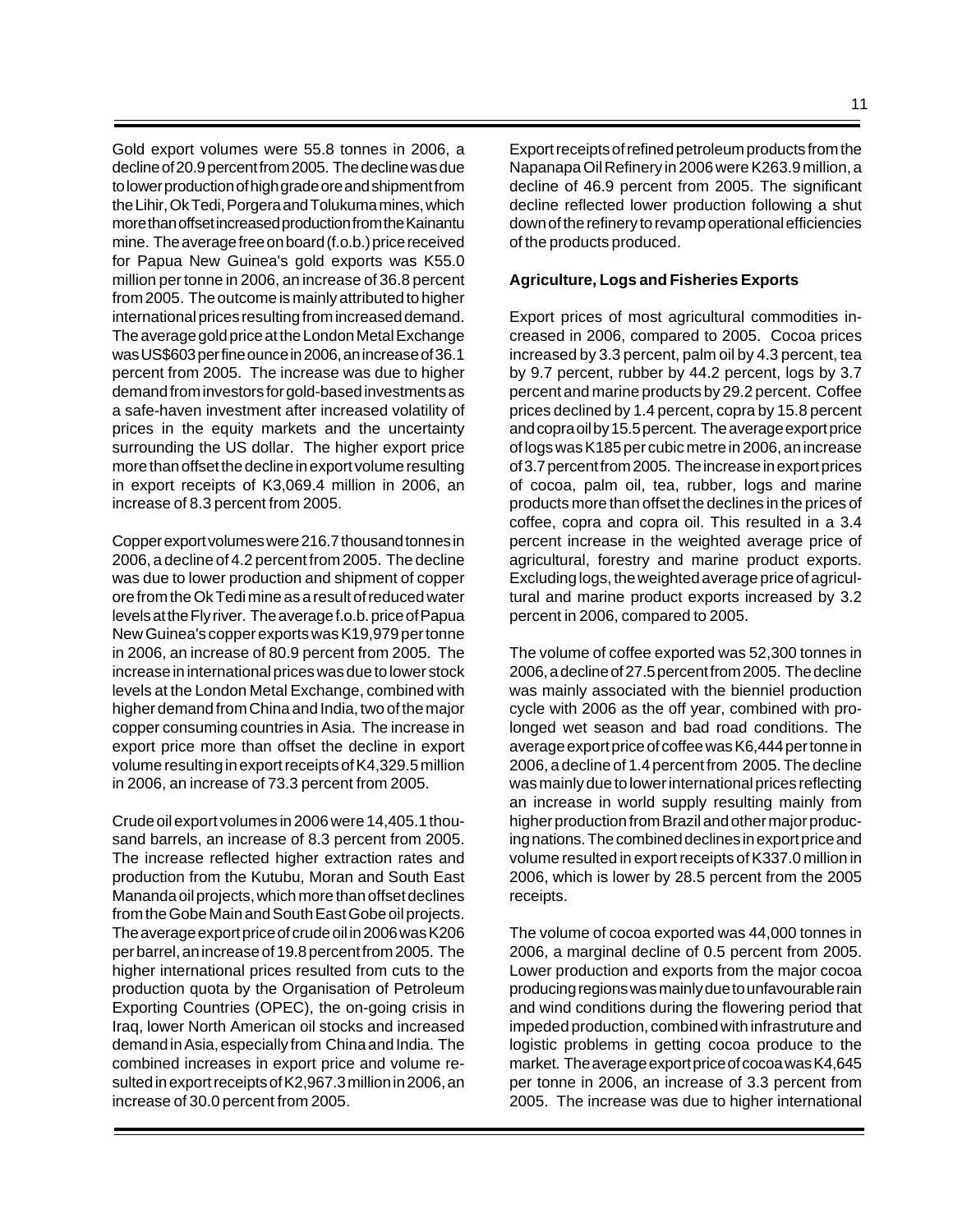prices resulting from lower supply in the world market caused by declines in production from the Ivory Coast and other countries in Asia and Latin America. The increase in export price more than offset the decline in export volume resulting in export receipts of K204.4 million in 2006, an increase of 2.9 percent from 2005.

The volume of copra exported was 12,700 tonnes in 2006, a decline of 43.0 percent from 2005. The decline was attributed to lower production and exports from the major copra producing regions as a result of declines in international prices, lack of good infrastructure and rainy conditions. The average export price of copra was K654 per tonne in 2006, a decline of 15.8 percent from 2005. The decline was due to lower international prices caused by higher production from the Philippines and Indonesia, two of the world's major copra producers. The combined declines in export price and volume resulted in export receipts of K8.3 million in 2006, a decline of 52.0 percent from 2005.

The volume of copra oil exported was 41,500 tonnes in 2006, a decline of 23.7 percent from 2005. The decline was mainly due to lower quantities of copra purchased by the two domestic mills for processing and exporting. The average export price of copra oil was K1,455 per tonne in 2006, a decline of 15.5 percent from 2005. The decline was due to lower international prices as a result of higher copra production from the Philippines and Indonesia, combined with an increase in supply of other edible oils in the world market. The combined declines in export price and volume resulted in export receipts of K60.4 million in 2006, a decline of 35.5 percent from 2005.

The volume of palm oil exported was 362,300 tonnes in 2006, an increase of 4.8 percent from 2005. The outcome was due to higher production following the harvesting from new estates combined with increased shipments from the major palm oil producing regions. The average export price of palm oil was K1,181 per tonne in 2006, an increase of 4.3 percent from 2005. The increase reflected higher international prices due to lower production from Malaysia and Indonesia, two of the world's major producers. The combined increases in export price and volume resulted in export receipts of K427.9 million in 2006, an increase of 9.3 percent from 2005.

The volume of tea exported was 6,600 tonnes in 2006, a decline of 4.3 percent from 2005. Lower production was mainly associated with rainy conditions that

#### **EXPORT COMMODITY PRICES**

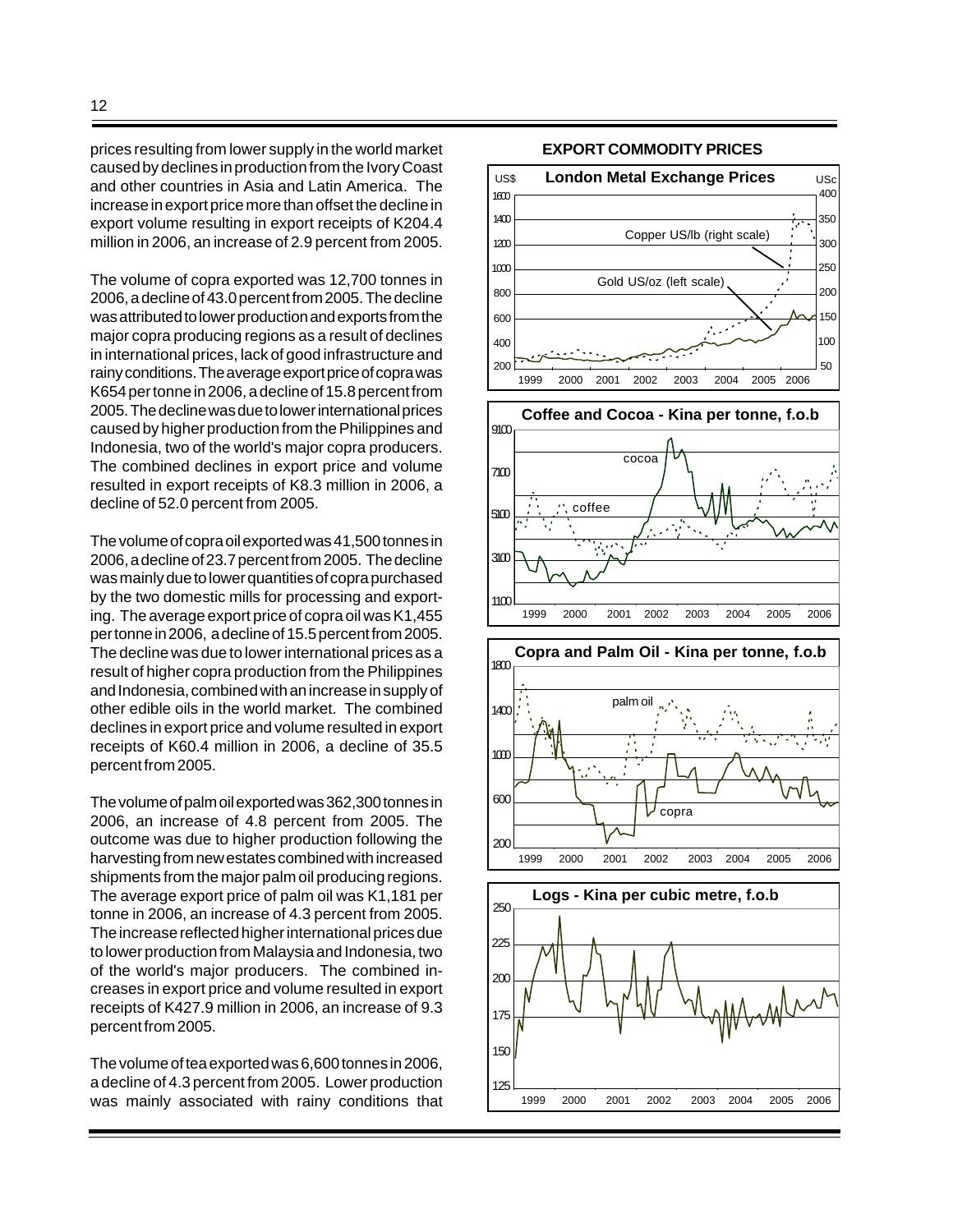affected the major tea producing areas. In addition, labour dispute in one of the tea estates also affected production however, it was negligible compared to the effect of bad weather condition. The average export price of tea was K3,212 per tonne in 2006, an increase of 9.7 percent from 2005. The increase in export price more than offset the decline in export volume resulting in export receipts of K21.2 million in 2006, an increase of 5.0 percent from 2005.

The volume of rubber exported was 4,400 tonnes in 2006, a decline of 8.3 percent from 2005. The decline was mainly attributed to unfavourable weather conditions in the rubber producing regions combined with deteriorating road conditions. The average export price was K5,409 per tonne in 2006, an increase of 44.2 percent from 2005. The increase was due to higher international prices as a result of lower supply in the world market. The increase in export price more than offset the decline in export volume resulting in export receipts of K23.8 million in 2006, an increase of 32.2 percent from 2005.

The volume of logs exported was 2,653 thousand cubic metres in 2006, an increase of 16.9 percent from 2005. The increase was associated with higher production and shipment of logs reflecting the re-opening of dormant logging sites and commencement of new projects following the lifting of embargo on new logging projects. The average export price of logs was K185 per cubic metre in 2006, an increase of 3.7 percent from 2005. The increase was due to higher international prices, reflecting lower supply of tropical hardwoods in the world market. The combined increase in export price and volume resulted in export receipts of K491.0 million in 2006, an increase of 21.3 percent from 2005.

The value of marine product exports was K89.1 million in 2006, an increase of 28.4 percent from 2005. This was a result of an increase in export price which more than offset the marginal decline in export volume.

## **6. BALANCE OF PAYMENTS**

The overall surplus in the balance of payments was K1,942 million in 2006, compared to a surplus of K296 million in 2005. This outcome was due to a net inflow

in the capital and financial accounts, which more than offset a lower surplus in the current account. The net inflow in the capital and financial accounts reflected capital transfer<sup>3</sup> receipts, combined with a draw down in portfolio, other investment assets and an increase in foreign direct investment inflows. The decline in the current account surplus was due to a higher net service and income payments and lower net transfer receipts, which more than offset a surplus in the trade account. In 2006, the kina appreciated against all the currencies of Papua New Guinea's major trading partners, compared to 2005. This resulted in a decline in the kina value of some balance of payments transactions.

The trade account recorded a surplus of K6,631 million in 2006, an increase of 22.0 percent from 2005. The higher surplus was due to an increase in the value of merchandise exports, which more than offset an increase in the value of merchandise imports. The value of merchandise exports in 2006 was K12,617 million, an increase of 24.1 percent from 2005. The increase was attributed to higher values of copper, crude oil, gold, cocoa, palm oil, tea, rubber, logs and marine product exports.

The value of merchandise imports was K5,986 million in 2006, an increase of 26.5 percent compared to 2005. The increase was due to higher imports by all sectors. General imports increased by 28.1 percent to K4,423 million in 2006, compared to 2005, reflecting increased aggregate demand in the economy. Imports by the mining sector increased by 12.5 percent to K1,076 million in 2006, compared to 2005. The increase was due to higher capital expenditures undertaken by the Ok Tedi and Lihir mines. Petroleum sector imports increased by 52.2 percent to K487 million in 2006, compared to 2005. The outcome reflected higher capital expenditures associated with the Kutubu oil project, on-going work at the Moran oil project and construction of the Juha gas fields.

The deficit in the services account was K3,566 million in 2006, an increase of 32.9 percent compared to 2005. This outcome was due to payments of transportation costs and insurance associated with higher imports, education, other financial, computer and information, communication, other business, construction, refining and smelting and other services, combined with lower service receipts by resident companies.

<sup>&</sup>lt;sup>3</sup> Refer to footnote on page 2.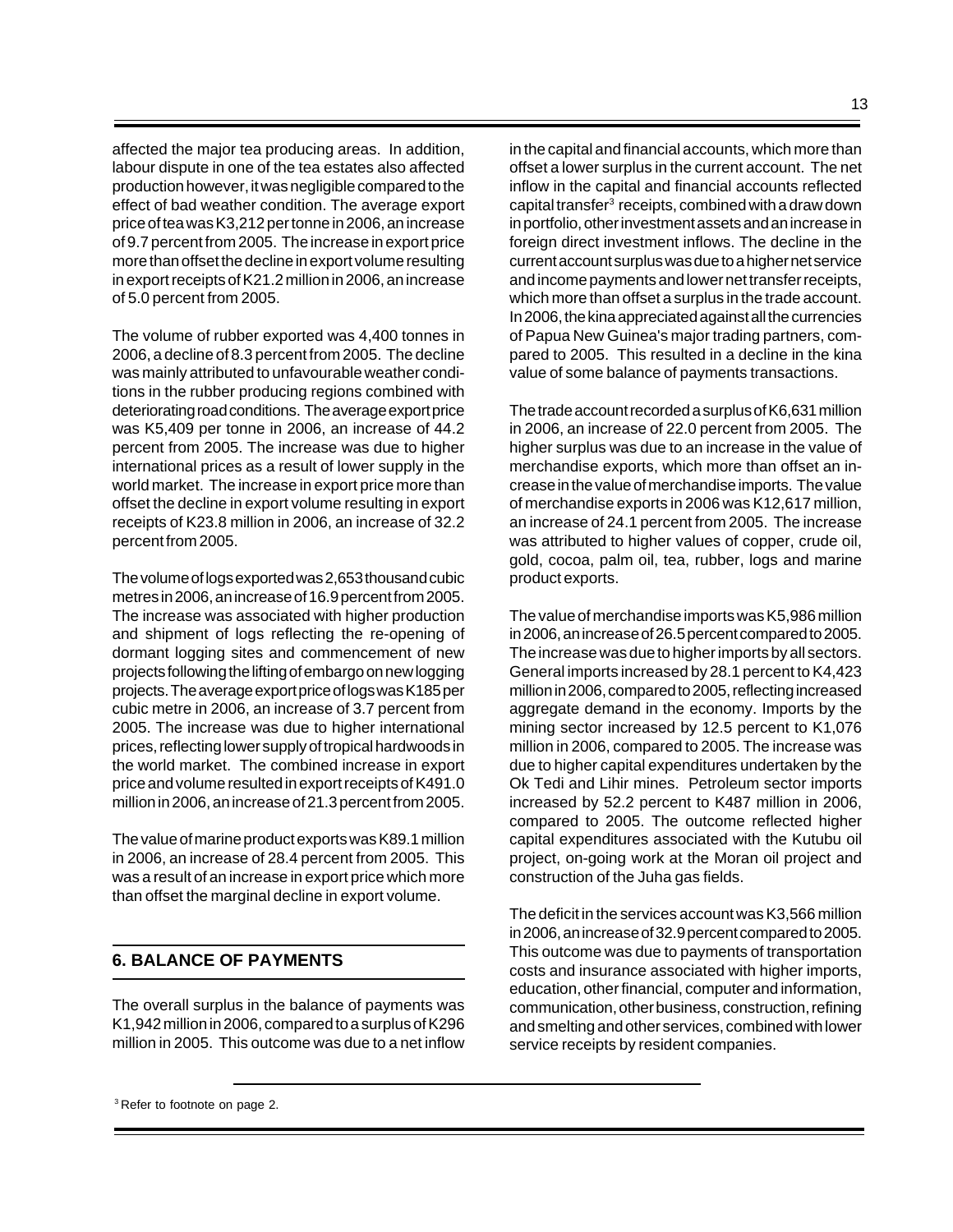The deficit in the income account was K2,423 million in 2006, an increase of 45.1 percent from 2005. This outcome was due to higher payments of dividend, interest and compensation of employees, which more than offset higher income receipts.

The surplus in the transfers account was K596 million in 2006, a decline of 25.8 percent from 2005. This outcome was due to increased payments of superannuation contributions, family maintenance, tax and licensing fees and gifts and grants, combined with lower transfer receipts.

As a result of these developments in the trade, services, income and transfers accounts, the current account recorded a surplus of K1,238 million in 2006, compared to a surplus of K1,887 million in 2005.

The capital account recorded a net inflow of K135 million in 2006, compared to K101 million in 2005. This outcome reflected higher transfers by donor agencies through direct project financing for the acquisition of fixed assets.

The financial account recorded a net inflow of K627 million in 2006, compared to a net outflow of K1,691 million in 2005. This outcome was due to net inflows of foreign direct investment, portfolio and other investments totalling K662 million. The increase in foreign direct investment inflows reflected share placements by a mineral company to raise capital for exploration activities and operational expenses, while net inflow in portfolio investment assets was due to a draw down of short-term money market instruments. In addition, there was a net inflow in other investments reflecting a draw down in foreign currency account balances of mineral companies and a decline in net foreign assets of the banking system. These more than offset increased investments in financial derivative instruments and higher net loan repayments by the Government and private sector. The Government made a net loan repayment of K303 million in 2006, compared to K293 million in 2005. This included a prepayment of K100.7 million for ADB loans.

As a result of these developments, the capital and financial accounts balance recorded a surplus of K762 million in 2006, compared to a deficit of K1,590 million in 2005.



4 The dotted vertical lines indicate a break in series from 2002. See 'For the Record' in the March 2002 QEB on page 29.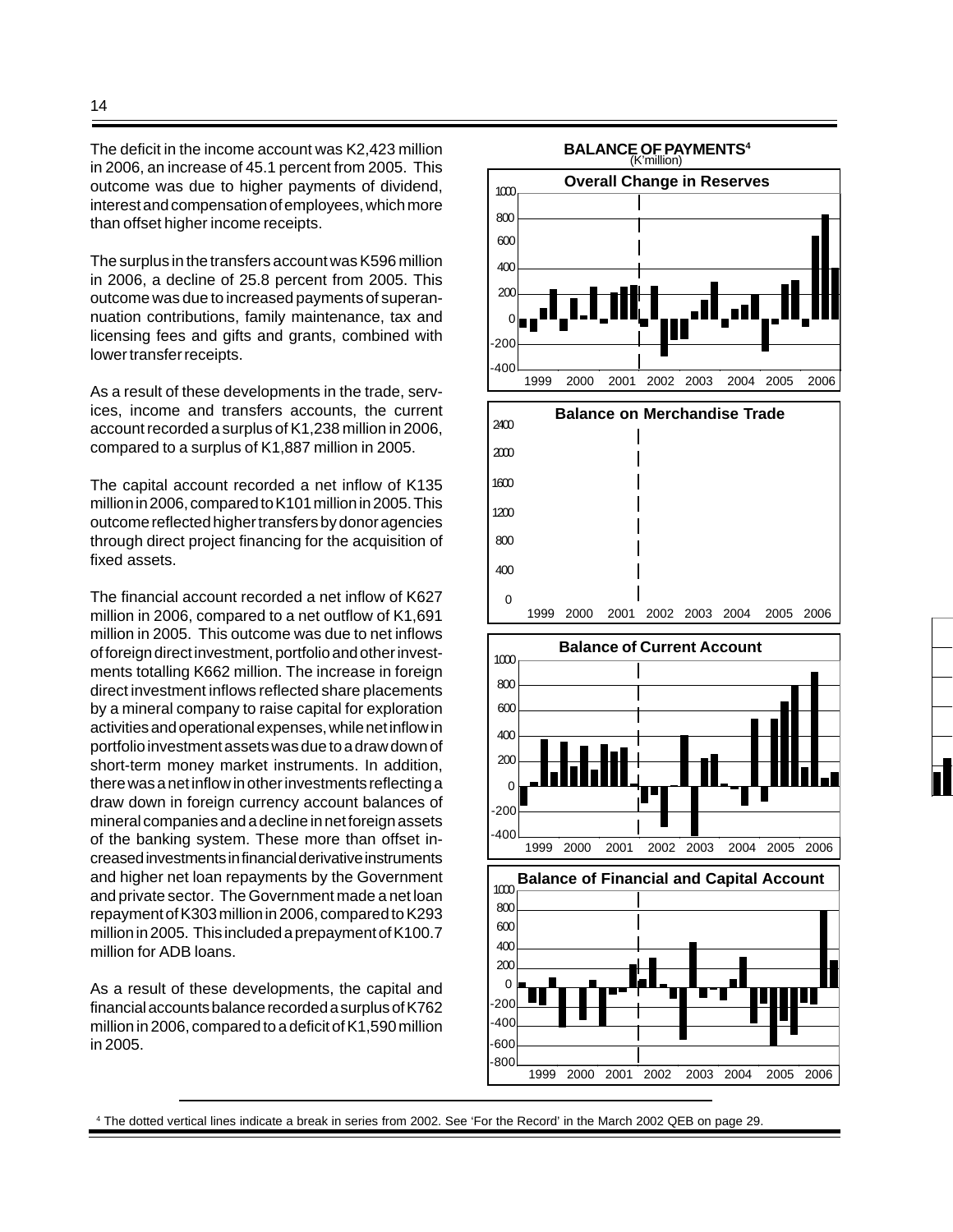In the December quarter of 2006, the balance of payments recorded an overall surplus of K406 million, compared to a surplus of K306 million in the corresponding quarter of 2005. This outcome was due to a net inflow in the capital and financial accounts, which more than offset a deterioration in the current account.

The value of merchandise exports was K2,973 million in the December quarter of 2006, an increase of 3.2 percent from the corresponding quarter of 2005. The increase was due to higher export values of copper, gold, palm oil, tea, rubber, logs and marine products. Agricultural, forestry, marine products and other nonmineral exports, excluding refined petroleum products were K427.3 million and accounted for 14.4 percent of total merchandise exports in the December quarter of 2006, compared to 19.1 percent in the corresponding quarter of 2005. Refined petroleum product exports totalled K62.7 million in the December quarter of 2006 and accounted for 2.1 percent of total merchandise exports, compared to 2.2 percent in the corresponding quarter of 2005. Mineral exports totalled K2,483.0 million or 83.5 percent of total merchandise exports in the December quarter of 2006, compared to 78.7 percent in the corresponding quarter of 2005.

The value of merchandise imports was K1,578 million in the December quarter of 2006, an increase of 40.6 percent from the corresponding quarter of 2005. This outcome reflected higher imports in all sectors. General imports increased by 42.2 percent to K1,145 million in the December quarter of 2006, compared to the corresponding quarter of 2005. Mining sector imports increased by 8.3 percent to K286 million in the December quarter of 2006, compared to the corresponding quarter of 2005. This outcome was due to higher capital expenditures by the Ok Tedi and Lihir mines. Imports by the petroleum sector increased significantly by 177.4 percent to K147 million in the December quarter of 2006, compared to the corresponding quarter of 2005. This outcome was due to higher capital expenditure by the Kutubu oil project, work on consolidating parts of the Moran project overlapping into other petroleum licensed areas and construction of the Juha well.

The deficit in the services account was K908 million in the December quarter of 2006, an increase of 35.5 percent from the corresponding quarter of 2005. This outcome was due to payments for transportation and insurance associated with higher imports, travel, education, insurance, other financial, computer and information, cultural and recreational, communication, other business and construction services, combined with lower service receipts by resident companies.

The deficit in the income account was K417 million in the December quarter of 2006, an increase of 3.0 percent compared to the corresponding quarter of 2005. This outcome was due to higher compensation of employees and dividend payments, which more than offset higher income receipts.

The surplus in the transfers account was K41 million in the December quarter of 2006, compared to K112 million in the corresponding quarter of 2005. The significant decline was due to lower family maintenance, tax, licensing fees and gifts and grant receipts, combined with higher transfer payments.

As a result of these developments in the trade, services, income and transfers accounts, the current account recorded a surplus of K111 million in the December quarter of 2006, compared to a higher surplus of K795 million in the corresponding quarter of 2005.

The capital account recorded a net inflow of K34 million in the December quarter of 2006, compared to K33 million in 2005. This outcome reflected capital transfers by donor agencies for projects.

The financial account recorded a net inflow of K250 million in the December quarter of 2006, compared to a net outflow of K515 million in the corresponding period of 2005. The outcome was due to a net inflow of portfolio investment totalling K262 million from investments in short-term money market instruments, and a lower net outflow for other investments reflecting a decline in net foreign assets of the banking system.

As a result of these developments, the capital and financial accounts balance recorded a surplus of K284 million in the December quarter of 2006, compared to a deficit of K482 million in the corresponding quarter of 2005.

The level of gross foreign exchange reserves at the end of December 2006 was K4,310 (US\$1,450.8) million, sufficient for 8.6 months of total and 11.6 months of non-mineral import covers.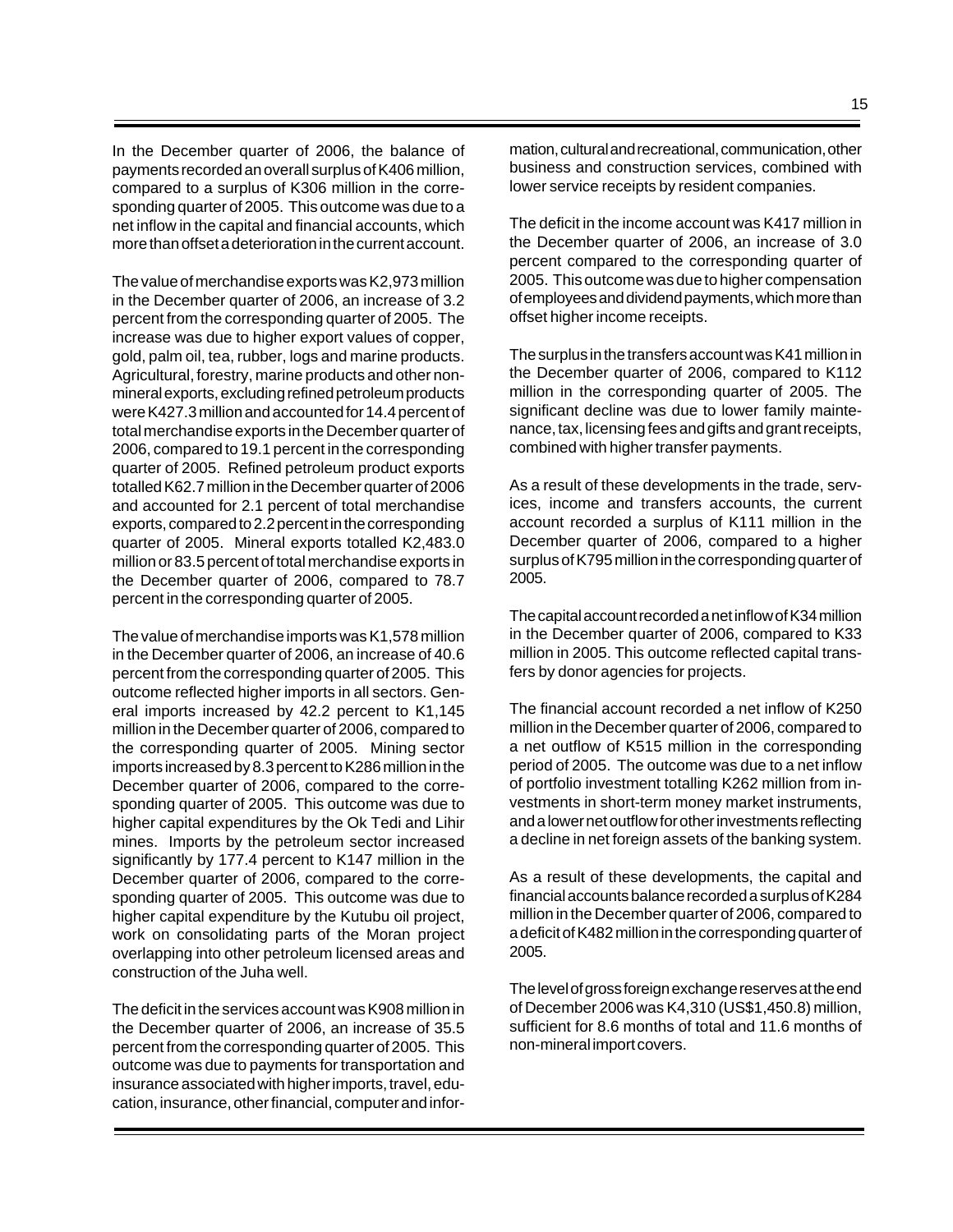### **7. MONETARY DEVELOPMENTS**

#### **INTEREST RATES AND LIQUIDITY**

The Bank of Papua New Guinea maintained a neutral monetary policy stance based on favourable macroeconomic outcomes and inflation outlook during 2006. Consistent with the Bank's expectations as stated in the January and July 2006 MPSs, the KFR was maintained at 6.00 percent in 2006. The dealing margin for the Repurchase Agreements (Repos) was reduced by 1.00 percent in aggregate to 150 basis points on both sides of the KFR to realign domestic interest rates to the KFR. The Central Bank Bill (CBB) rates showed an increasing trend with the 28-day rate increasing from 2.99 percent to 4.02 percent over the year to December 2006. In May 2006, the 63-day CBB was introduced and sold at 3.67 percent and by the end of 2006 the rate increased to 4.04 percent. Government Treasury bill rates declined with the 91-day rate declining from 3.84 percent in December 2005 to 2.97 percent in April 2006 when it was last offered. The 182 day Treasury bill rate declined from 4.91 percent to 3.30 percent and the 364-day rate fell from 5.69 percent to 4.49 percent over the year to December 2006. The weighted average deposit rates quoted by commercial banks on wholesale deposits (K500,000 and above) showed increasing trends across all maturities in 2006. The 30-day rate increased from 0.82 percent to 2.02 percent, 60 days from 0.95 percent to 1.19 percent, the 90-day rate from 1.45 percent to 1.50 percent and the 180-day rate from 2.18 percent to 4.11 percent. The weighted average interest rate on total deposits paid by commercial banks increased from 0.8 percent to 1.0 percent, whilst the weighted average interest rate on total loans declined from 10.7 percent to 10.2 percent. The commercial banks maintained their Indicator Lending Rates (ILR) within the spread of 9.45 to 10.70 percent.

The Bank continued to utilise Open Market Operation (OMO) instruments in the conduct of monetary policy over the year to December 2006. Between May and September 2006, there were no Treasury bill auctions as the Government retired its maturing bills. The liquidity impact of the maturities was sterilised by the Central Bank through the use of CBBs and Reverse Repos. Trading in the inter-bank market remained low in 2006 due to the high level of liquidity in the banking system. The Cash Reserve Requirement (CRR) and the Minimum Liquid Assets Ratio (MLAR) of commercial banks were maintained at 3.0 percent and 25.0 percent, respectively, in 2006.

Average liquid assets held by other depository corporations (ODCs) increased by 43.5 percent in 2006, compared to an increase of 26.2 percent in the previous year. The increase reflected higher holdings of currency, CBBs, Treasury bills and Inscribed stock, which more than offset a decline in deposits held at the Central Bank.

#### **MONEY SUPPLY**

The average level of broad money supply (M3\*) increased by 35.4 percent in 2006, compared to an increase of 20.2 percent in 2005. The outcome was due to increases of 54.4 percent in average net foreign assets of the depository corporations and 27.8 percent in average net claims on the private sector, which more



 $5$  The dotted vertical lines indicate a break in series from 2002. See 'For the Record' in the June 2006 QEB on page 44.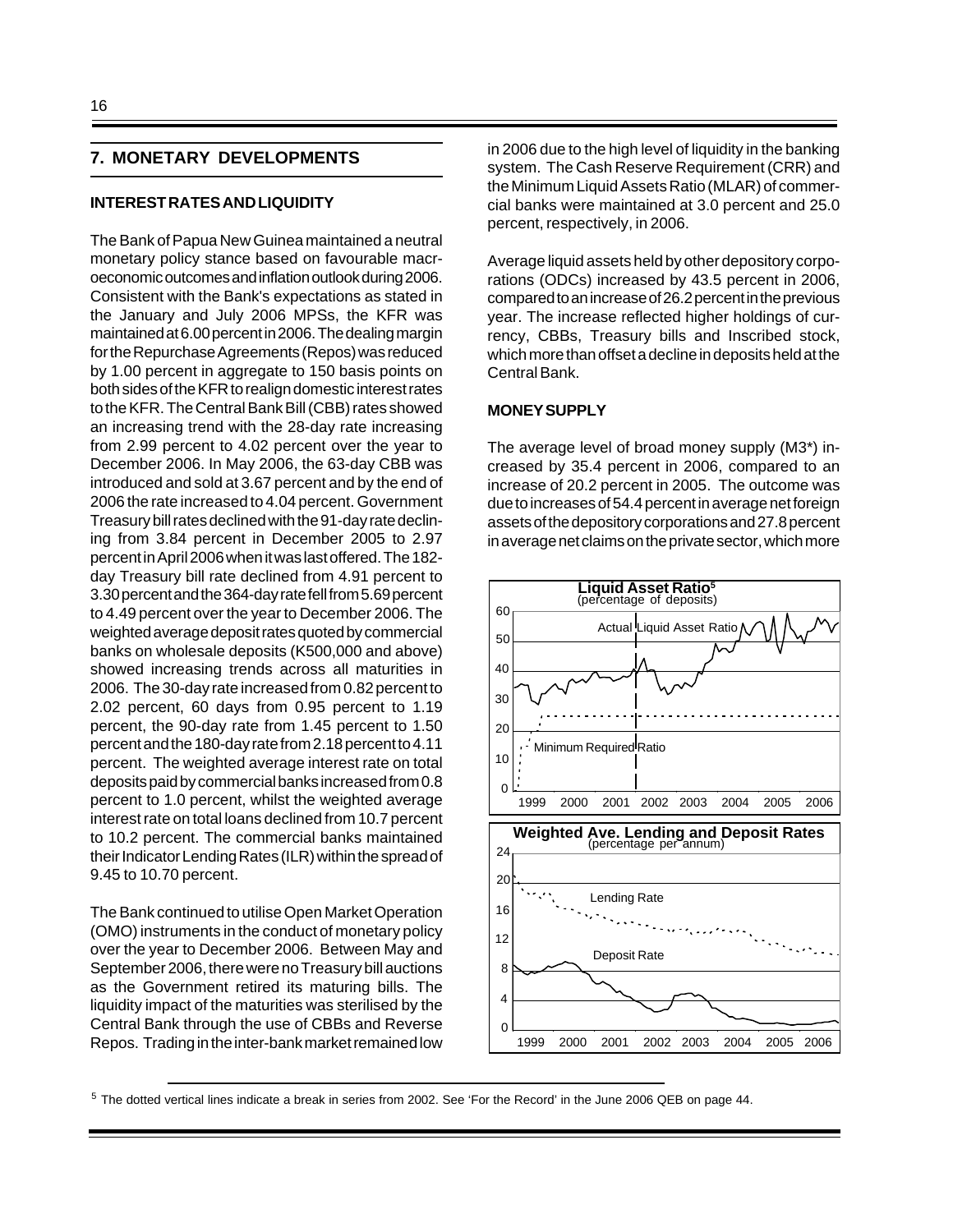

<sup>6</sup> Break in series. Refer to footnote on page 16.

than offset a decline of 10.7 percent in average net claims on the Central Government. Net domestic credit outstanding, excluding advances to the Central Government and outstanding loans under the Government's Agricultural export commodity price support schemes increased by 26.6 percent in 2006, compared to an increase of 15.5 percent in 2005. The average level of monetary base (reserve money) grew by 10.5 percent in 2006, compared to an increase of 16.4 percent in 2005. The increase reflected deposits of ODCs at the Central Bank and an increase in currency in circulation. The decline in average net credit to Government in 2006 resulted mainly from increased Government deposits at the Central Bank, which more than offset an increase in purchase of Government securities by ODCs.

The average level of narrow money supply (M1\*) increased by 27.0 percent in 2006, compared to an increase of 34.2 percent in 2005. There were increases in both currency in circulation and demand (transferable) deposits. The average level of quasi money increased by 47.7 percent in 2006, compared to an increase of 4.3 percent in 2005, mainly due to an increase in average savings deposits.

The average level of deposits of the ODCs increased by 36.7 percent in 2006 to K5,821.2 million, from K4,256.9 million in 2005, due to increases in both transferable and other deposits including Central Government deposits.

### **LENDING**

Over the year to December 2006, total domestic credit extended by depository corporations to the private sector, public non-financial corporations, Provincial and Local Level Governments, and other financial corporations, increased by K793.9 million to K3,035.0 million, compared to an increase of K442.2 million in 2005. Growth in credit to the private sector during 2006 increased by K814.7 million, which more than offset a decline of K21.9 million to the public non-financial sector. Credit to the private sector was mainly due to lending to the agriculture, forestry and fisheries, manufacturing, transport and communication, building and construction, mining and quarrying and other sectors, including the household sector for personal loans and advances for housing. There were no repayments under the price support schemes. The annualised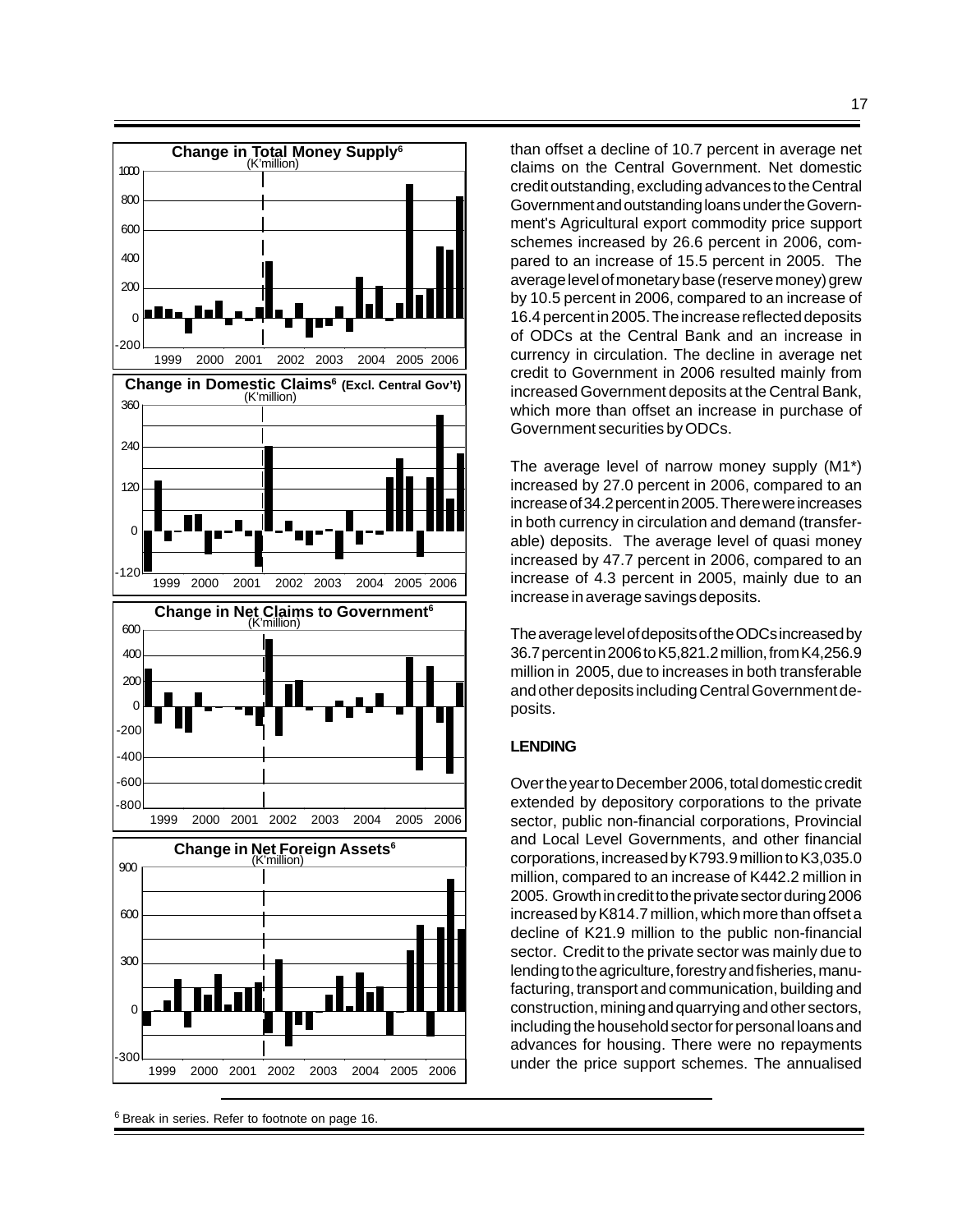

growth in domestic credit, excluding Central Government and advances under the price support schemes was 35.4 percent over the twelve months to December 2006.

1999 2000 2001 2002 2003 2004 2005 2006

Over the first six months of 2006, total domestic credit extended by the depository corporations to the private sector, public non-financial corporations, Provincial and Local Level Governments and other financial corporations increased by K482.5 million to K2,723.6 million. Growth in credit to the private sector and Provincial and Local Level Governments increased by K490.8 million and K0.4 million, respectively, which more than offset a decline of K8.7 million in credit to the public non-financial corporations. The increase in private sector credit was due to lending to the transport and communication, commerce, building and construction, other sectors, coffee, fisheries, forestry and other agriculture sub-sectors and personal advances to the household sector.

Over the second half of 2006, total domestic credit extended by the depository corporations to the private sector, public non-financial corporations, Provincial and Local Level Governments and other financial corporations increased by K311.4 million to K3,035.0 million. Private sector credit increased by K323.8 million, which more than offset a decline of K13.2 million and K0.4 million in credit to public non-financial corporations and other financial corporations, respectively. The growth in credit to the private sector was broadbased with lending to the manufacturing, transport and communication, finance, commerce, building and construction, mining and quarrying, agriculture, forestry and fisheries and household sectors.

## **8. PUBLIC FINANCE**

Preliminary estimates of the fiscal operations of the National Government showed an overall surplus of K618.7 million in 2006, compared to a surplus of K46.9 million in 2005. This represents 3.6 percent of nominal GDP and was due to higher tax revenue resulting from an increase in mineral tax receipts, which more than offset an increase in expenditure.

Total revenue, including foreign grants, during 2006 was K6,436.5 million, 21.1 percent higher than the receipts collected in 2005, and represents 104.5 percent of the 2006 revised budgeted revenue. The increase was attributed to higher collections in all categories of tax and non-tax revenue, except the import duties, other indirect tax and foreign grants.

Total tax revenue amounted to K5,012.7 million, 33.1 percent higher than the receipts collected during 2005, and represents 106.1 percent of the revised budgeted tax receipts for 2006. The increase reflected higher collections in both the direct and indirect tax categories.

Direct tax receipts totalled K3,891.2 million, K1,097.2 million more than the receipts collected in 2005, and represents 106.8 percent of the revised budgeted amount. The increase reflected higher collections of personal, company and other direct tax receipts. The growth in personal tax receipts resulted from active collections of overdue salary and wages tax by the

 $7$  Refer to footnote on page 16.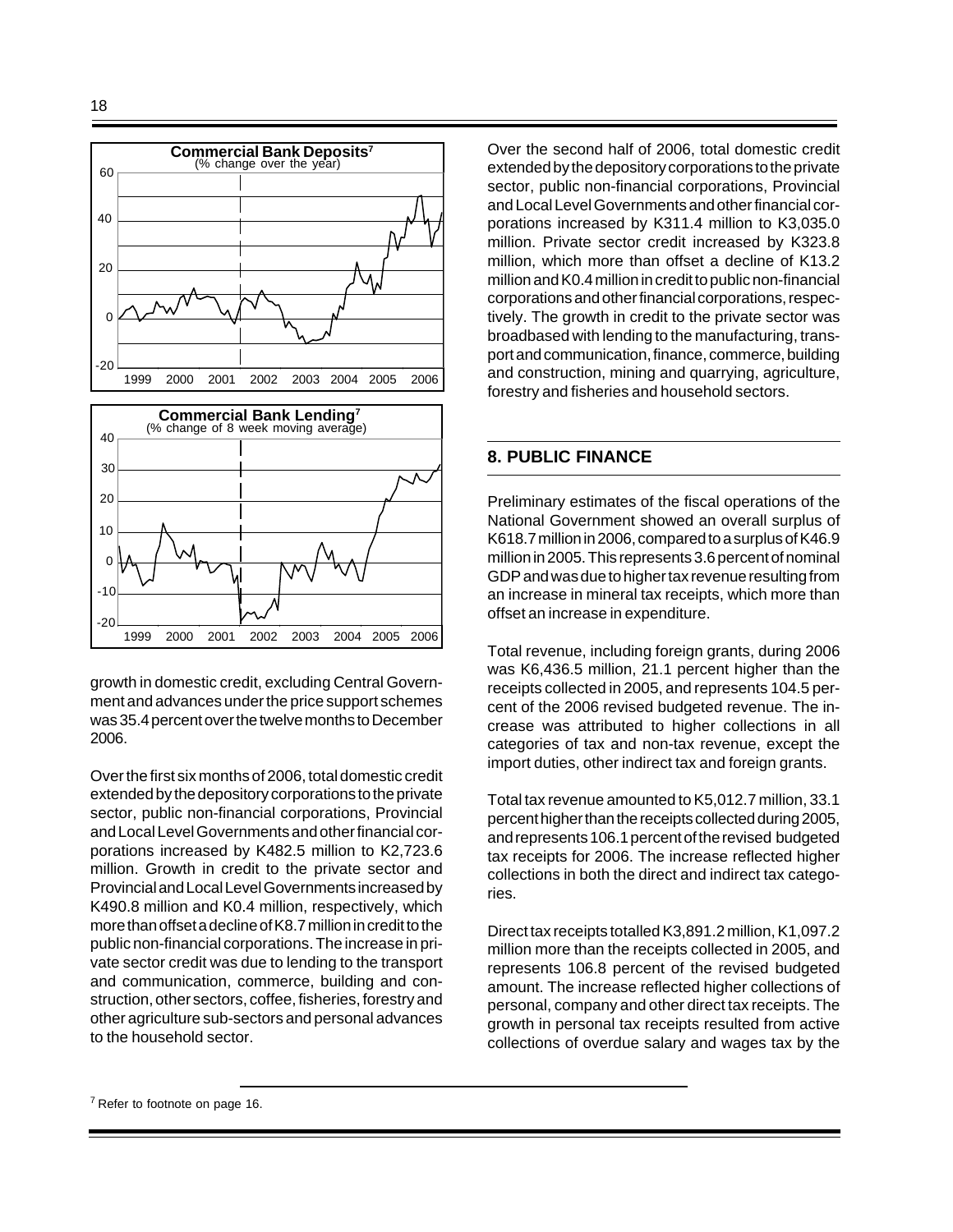Internal Revenue Commission (IRC), combined with increased employment by the private sector. The increase in company tax receipts reflected improved profitability by companies due to higher mineral and agricultural production and prices. Other direct taxes increased due to higher receipts from gaming machine and dividend withholding taxes.

Indirect tax receipts was K1,121.5 million, K148.6 million higher than in 2005, and represents 103.8 percent of the revised budgeted tax receipts. This was attributed to increases in most categories of indirect taxes which more than offset declines in import duties and other indirect taxes. The increase in excise duties was related to an increase in consumption of domestically produced items far outweighing that of imported items. The higher Goods and Services Tax (GST) reflected increased collections in the provinces combined with gross collections on imported items. Import duty collections declined reflecting a 5 percentage points reduction in all tariff rates considered as impediments to investment, while other indirect tax receipts decreased as a result of the gradual phasing out of the mining levy.

Total non-tax revenue amounted to K429.8 million, K166.6 million higher than the amount collected in 2005, and represents 97.1 percent of the revised budgeted amount. The increase mainly reflected higher dividend payments by Government Statutory bodies and the mineral sector. Foreign grants for development projects totalled K994.0 million, K289.1 million lower than in 2005, due to reduced commitments from donor countries attributed to the withdrawal and completion of some large projects.

Total expenditure during 2006 was K5,817.8 million, 10.5 percent higher than in 2005, and represents 94.4 percent of the revised budgeted expenditure for 2006. The increase reflected a higher recurrent expenditure, which more than offset a decline in development expenditure.

Recurrent expenditure in 2006 was K3,684.9 million,

7.9 percent higher than in 2005, and represents 96.4 percent of the revised budgeted appropriation. The increase was due to higher spending by both the National Departments and Provincial Governments. The National Departmental expenditure was K2,344.5 million, K120.9 million higher than in 2005, and represents 96.5 percent of the revised budgeted appropriation. The increase reflected higher education subsidies, payment of court orders, and additional expenditure set aside for the Supplementary Budget. Provincial Government recurrent expenditure was K803.4 million, 22.4 percent higher than the expenditure level during 2005, and represents 106.2 percent of the revised budgeted amount. The increase was due to higher personal emoluments, goods and services grants and conditional grants. Interest payments totalled K307.1 million, K25.7 million lower than the amount paid in 2005, and reflected lower interest rates on Treasury bills combined with the debt switch from short to longer term maturities, and the effect of the appreciation of the kina against the US dollar on foreign debt

Total development expenditure in 2006 was K1,482.9 million, 19.8 percent lower than in 2005 and represents 87.9 percent of the revised budgeted expenditure for 2006. The decline was attributed to slow implementation of projects as well as reduced commitments from donor countries as some projects were either completed or withdrawn due to lack of implementation capacity by the implementing agencies.

service.

The surplus was used to make net overseas loan repayments of K228.1 million and net domestic loan repayments of K390.6 million. The net external loan repayments comprised of K16.6 million in commercial and K251.1 million in extraordinary repayments, which more than offset a draw down of K39.6 million in concessionary loans. Net domestic loan repayments totalling K720.2 million were made to financial corporations. This more than offset a total financing of K329.6 million from other resident sectors, which reflects unpresented cheques issued in 2006.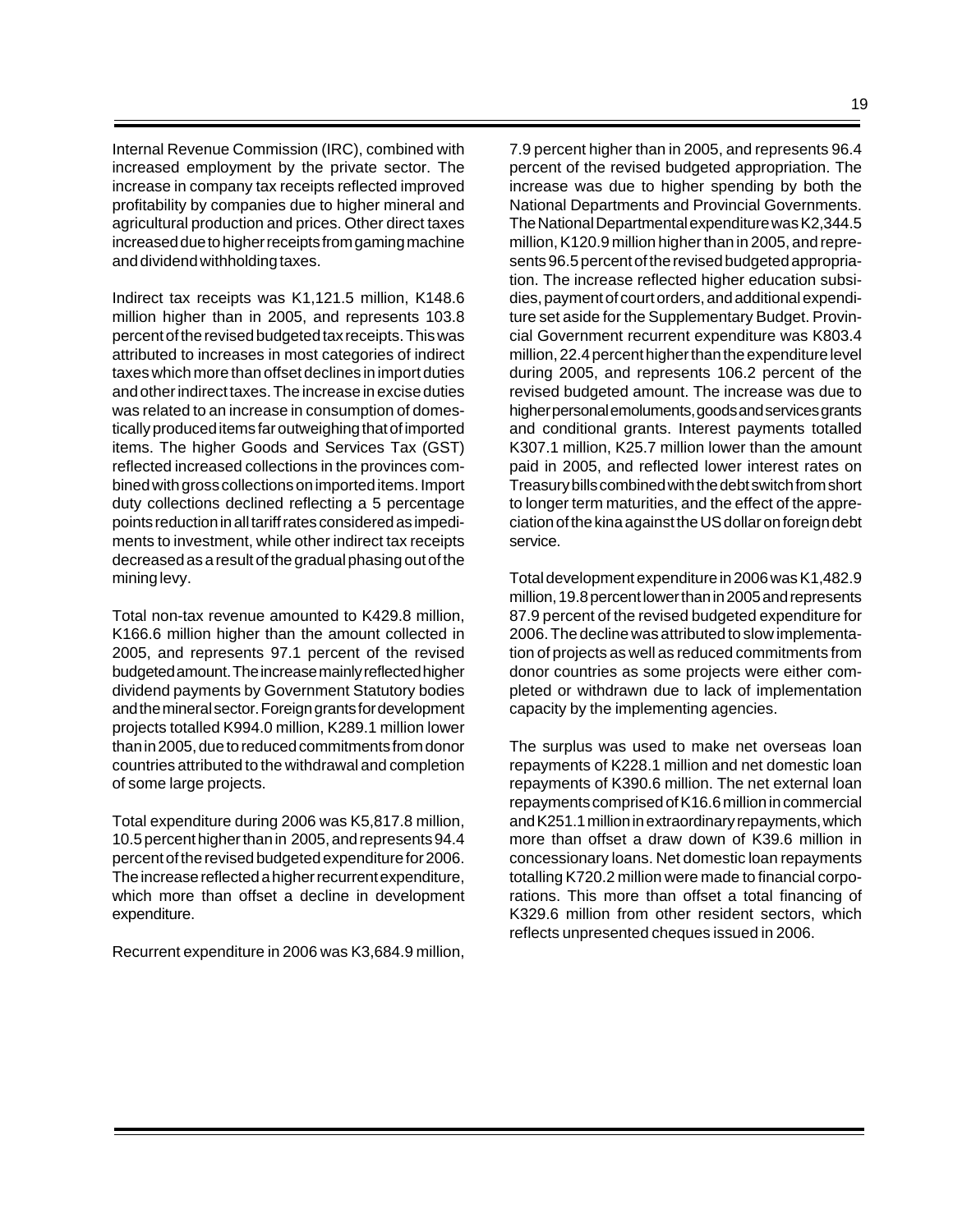### **THE 2007 NATIONAL BUDGET**

The National Budget is the principal tool for fiscal policy; one component of a set of policy tools employed by the Government to meet multiple objectives of macroeconomic management. At the macroeconomic level, the importance of the budget lies in its immediate impact on the level of aggregate demand and hence, on the whole economy.

This article reviews the 2007 National Budget which was presented in Parliament on 14th November 2006 with a second Supplementary Budget for 2006 and another for 2007. The 2007 Budget continued to focus on sustaining macroeconomic stability and achieving further economic growth through its implementation in line with the Medium Term Fiscal Strategy (MTFS) and the Medium Term Development Strategy (MTDS). As with previous budget articles the detailed budget data has been rearranged and aggregated. Some misclassification of data may occur as a result of this process but the primary focus here is the broad aggregates and trends.

The fiscal strategy for 2007 and the medium term is set against a backdrop of sound global and domestic economic conditions. To maintain macroeconomic stability, the Government aims to achieve a budget deficit of 0.2 percent of GDP in 2007, which is consistent with its goal of achieving a balanced budget over the medium term. The MTFS for 2007 continues the broad objective of promoting an enabling environment for private sector growth and investment through efficient delivery of public services, low cost structures, appropriate regulatory controls and financial incentives. The high level of international prices for mineral commodities enabled the Government to revise upwards the appropriations for the Development budget by allocating the windfall revenue towards development priorities outlined under the MTDS.

The Government, in adhering to the MTDS, has identified seven Expenditure Priority Areas (EPAs) in which to focus its public investment program. The seven EPAs are: Primary and Preventative Health; HIV/AIDS Prevention; Basic Education; Development Oriented Adult Education; Transport Infrastructure Rehabilitation and Maintenance; Promotion of Income Earning Opportunities; and Law and Justice. The Government aims to align the Development Budget with the MTDS EPAs by increasing its allocation every year.

The 2007 Budget focuses on improving the existing tax regime and continue with the planned tax reductions, including the second round of personal tax reductions and the phasing out of the mining levy. The main revenue measures introduced in the 2007 Budget were: incentives for tourism operators; reforms on forestry revenue sharing arrangements; tax concessions for agricultural related projects under the Green revolution program; excise relief for banana boats and light aircraft fuels; and new funding arrangement for distribution of Goods and Services Tax (GST) revenue for provinces.

The focus of expenditure control measures for 2007 were on increased spending for MTDS priority areas, further improvements to public finance management, continued public sector reforms and removal of impediments to business and investment. The Government's on-going public sector reforms are vital in building the capacity of the institutions of public service delivery and creating a conducive environment for macroeconomic stability and economic growth.

The Government has increased its appropriations under the Development Budget by K64.3 million to K757.5 million in order to partially offset a projected 11.6 percent decline in donor funding in 2007. This is due to uncertainties over PNG's share of donor funds mainly from the European Union (EU), Japan and China. These project support grants from donors continue to form an essential part of on-going development expenditure.

The formulation of the Budget was based on the expectation of favourable economic developments, with a projected real GDP growth rate of 4.5 percent in 2007. Growth is expected from all sectors of the economy except the petroleum sub-sector, due to the natural decline of reserves in existing oil fields and falling global oil prices. The projected growth in the agriculture sector reflects increased production due to higher international prices, expansion of production and tax incentives provided to the sector. The other sectors, including the construction, manufacturing and mining sectors are expected to improve.

Table 1 summarises fiscal developments from 2003 to 2006 and the Budget indicators for 2007. In 2007, the fiscal burden on the economy, as represented by the appropriations/GDP ratio is expected to improve to 30.5 percent from the 2006 outcome of 33.7 percent. The improvement reflects lower expenditure growth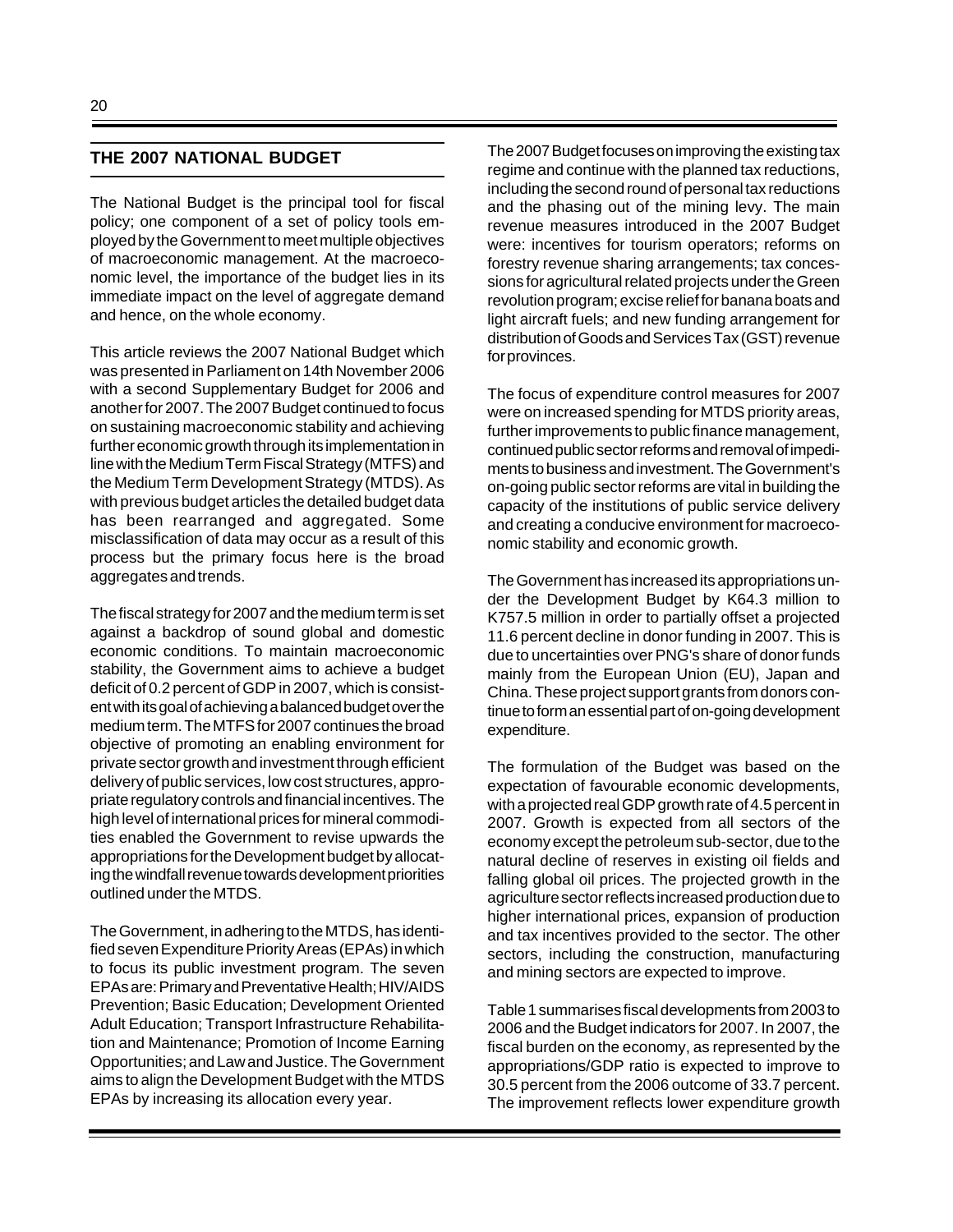|                                              |        | 2003<br>2004<br>2005 |             |                           | 2006                            |                        |                       |  |
|----------------------------------------------|--------|----------------------|-------------|---------------------------|---------------------------------|------------------------|-----------------------|--|
|                                              |        | <b>Actuals</b>       |             | Original<br><b>Budget</b> | <b>Revised</b><br><b>Budget</b> | Preliminary<br>Outcome | 2007<br><b>Budget</b> |  |
| 1. Total Internal Revenue & Grants           | 3,650  | 4,350                | 5,313       | 4,739                     | 6,162                           | 6,437                  | 5,422                 |  |
| 2. Appropriations                            | 3,774  | 4,148                | 5,266       | 4,829                     | 6,162                           | 5,818                  | 5,457                 |  |
| 3. of which: Additional Priority Expenditure |        |                      |             |                           | 650                             | 650                    | 450                   |  |
| 4. Surplus/(Deficit) =1-2                    | $-124$ | 202                  | 47          | $-90$                     | 0                               | 619                    | $-35$                 |  |
| 5. Primary Balance                           | 615    | 578                  | 333         | 407                       | 432                             | 862                    | 441                   |  |
| 6. FINANCING                                 | 124    | $-202$               | -47         | 90                        | 0                               | -619                   | 35                    |  |
| External                                     | $-307$ | $-325$               | $-238$      | $-124$                    | $-224$                          | $-234$                 | -84                   |  |
| Domestic                                     | 431    | 124                  | 191         | 214                       | 224                             | $-385$                 | 119                   |  |
| Asset sales                                  | 40     | 25                   | $\mathbf 0$ | 0                         | 0                               | 0                      | 0                     |  |
| Memorandum Items:                            |        |                      |             |                           |                                 |                        |                       |  |
| 7. Borrowed Funds                            | 814    | 1,434                | 1,602       | 1,383                     | 1,293                           | 1,007                  | 2,278                 |  |
| 8. GDP (Nominal)                             | 12,567 | 12,652               | 15,339      | 15,886                    | 17,269                          | 17,269                 | 17,886                |  |
| (Ratios to Nominal GDP in %)                 |        |                      |             |                           |                                 |                        |                       |  |
| 9. Appropriations/GDP                        | 30.0   | 32.8                 | 34.3        | 30.4                      | 35.7                            | 33.7                   | 30.5                  |  |
| 10. Total Internal Revenue & Grants/GDP      | 29.0   | 34.4                 | 34.6        | 29.8                      | 35.7                            | 37.3                   | 30.3                  |  |
| 11. Surplus or Deficit/GDP                   | $-1.0$ | 1.6                  | 0.3         | $-0.6$                    | 0.0                             | 3.6                    | $-0.2$                |  |
| 12. Borrowed Funds/GDP                       | 6.5    | 11.3                 | 10.4        | 8.7                       | 7.5                             | 5.8                    | 12.7                  |  |
| (Growth rates in %, year on year)            |        |                      |             |                           |                                 |                        |                       |  |
| 13. Total Internal Revenue & Grants          | 13.0   | 19.2                 | 22.2        | $-10.8$                   | 16.0                            | 21.1                   | $-15.8$               |  |
| 14. Appropriations                           | 1.0    | 9.9                  | 27.0        | $-8.3$                    | 17.0                            | 10.5                   | $-6.2$                |  |
| 15. GDP (Nominal)                            | 7.8    | 0.7                  | 21.2        | 3.6                       | 12.6                            | 12.6                   | 3.6                   |  |
| 16. Headline Inflation (Over the Year)       | 8.4    | 2.4                  | 4.6         | 4.6                       | 5.3                             | 1.3                    | 6.0                   |  |

consistent with the projected decline in total revenue and grants, combined with current expenditure controls and the Government's adherence to the MTFS.

The 2006 preliminary fiscal out-turn showed a surplus of 3.6 percent of nominal GDP, compared to a small deficit and a balanced budget projected in the original and revised budgets, respectively. The budget surplus was used to make net repayments to external and domestic sources.

The projected Budget deficit of K35.0 million for 2007

is 0.2 percent of nominal GDP. A net external loan repayment of K83.7 million is budgeted, comprising of K4.3 million to extraordinary sources, K18.2 million to concessionary sources and K61.2 million to commercial sources. A positive net domestic financing of K118.7 million is projected to be raised, predominantly through the issuance of Inscribed stocks. This tend is consistent with the Government's debt management strategy to switch debt from short term to longer term.

The primary balance (see Table 1) measures the effects of discretionary budgetary policy by excluding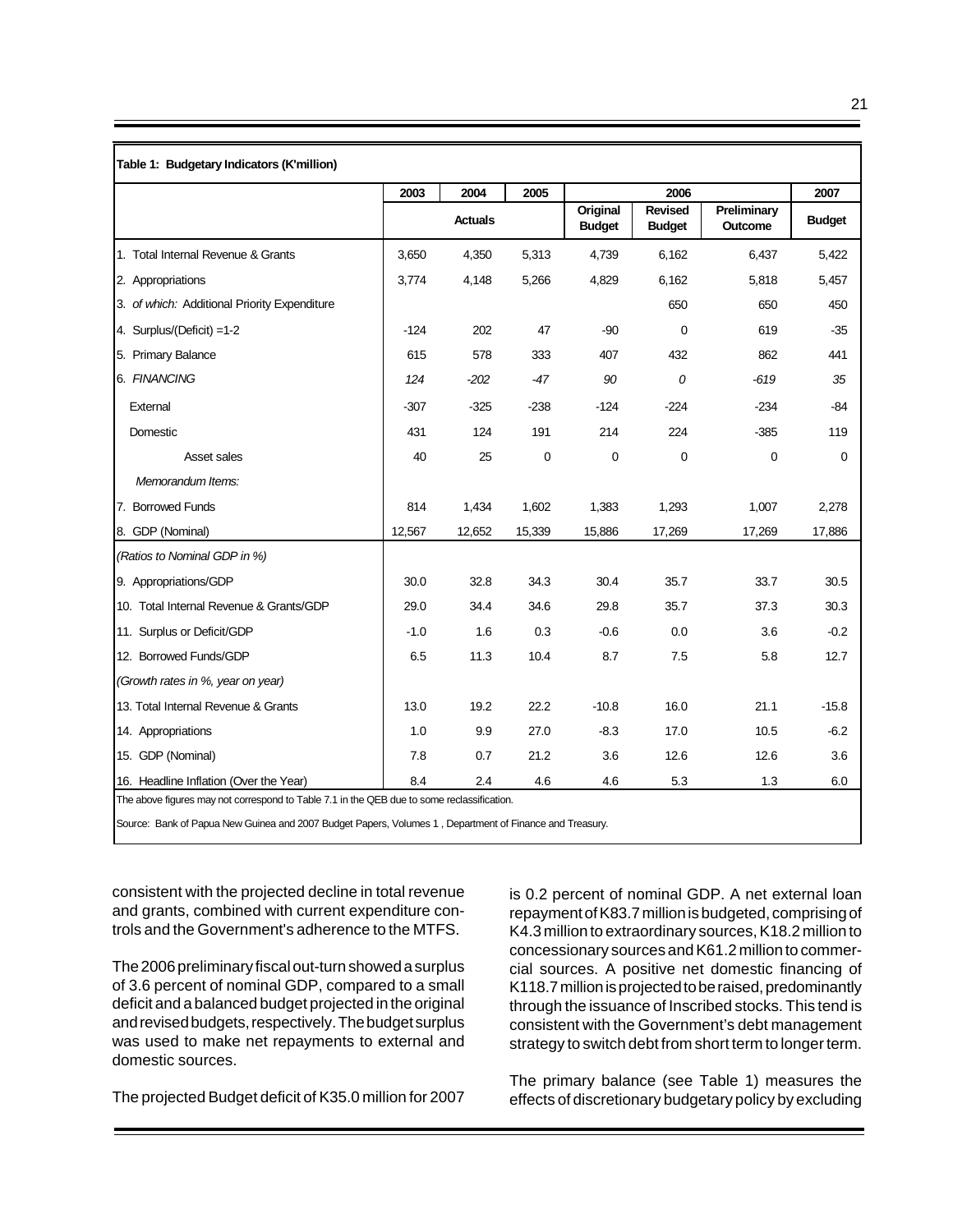|                                       | 2003  | 2004           | 2005  |               | 2007           |             |               |
|---------------------------------------|-------|----------------|-------|---------------|----------------|-------------|---------------|
|                                       |       | <b>Actuals</b> |       | Original      | <b>Revised</b> | Preliminary | <b>Budget</b> |
|                                       |       |                |       | <b>Budget</b> | <b>Budget</b>  | Outcome     |               |
| 1. Total Internal Revenue & Grants    | 3,650 | 4,350          | 5,313 | 4,739         | 6.162          | 6,436       | 5,422         |
| 2. Direct Taxes                       | 1,787 | 2,223          | 2,794 | 2,468         | 3,644          | 3,891       | 3,072         |
| 3. Indirect Taxes                     | 931   | 1,031          | 993   | 1,050         | 1,152          | 1,145       | 1,144         |
| 4. Department Rev. & Services         | 80    | 80             | 78    | 82            | 82             | 116         | 84            |
| 5. Revenue from Assets                | 160   | 165            | 165   | 145           | 290            | 291         | 243           |
| 6. Grants                             | 693   | 850            | 1,283 | 994           | 994            | 994         | 879           |
| Memorandum Item:                      |       |                |       |               |                |             |               |
| 7. Borrowings                         | 814   | 1,434          | 1,602 | 1,383         | 1,293          | 1,256       | 2,278         |
| Ratios (%)                            |       |                |       |               |                |             |               |
| 8. Direct Taxes/Total Revenue         | 48.9  | 51.1           | 52.6  | 52.1          | 59.1           | 60.5        | 56.7          |
| 9. Indirect Taxes/Total Revenue       | 25.5  | 23.7           | 18.7  | 22.2          | 18.7           | 17.8        | 21.1          |
| 10. Dept. Revenue/Total Revenue       | 2.2   | 1.8            | 1.5   | 1.7           | 1.3            | 1.8         | 1.6           |
| 11. Revenue from Assets/Total Revenue | 4.4   | 3.8            | 3.1   | 3.1           | 4.7            | 4.5         | 4.5           |
| 12. Grants/Total Revenue              | 19.0  | 19.5           | 24.1  | 21.0          | 16.1           | 15.4        | 16.2          |
| Memorandum Item:                      |       |                |       |               |                |             |               |
| 13. Borrowings/Total Revenue          | 22.3  | 33.0           | 30.2  | 29.2          | 21.0           | 19.5        | 42.0          |

interest payments from the conventional measure of fiscal deficit. This deficit indicates how the fiscal actions of the Government affect its net debt position and is important in assessing the sustainability of fiscal deficit. A surplus in the primary balance in 2007 indicates that the projected deficit is sustainable and implies that the Government's net debt and total public debt to GDP ratio is expected to decline.

Table 2 depicts that the revenue components of the 2007 Budget as a percentage of total revenue increased for most revenue measures, except the direct taxes and Department revenue and services. The total budgeted revenue and grants for 2007 is projected to be 12.0 percent lower, compared to the 2006 revised budget. The decline mainly reflects lower direct tax receipts due to decreases in tax collections from the mineral sector and a decline in grants.

In 2007, total direct taxes are projected to decrease by 15.7 percent and account for 56.7 percent of total revenue compared to 59.1 percent in the revised Budget for 2006. The decline is largely due to lower mining and petroleum tax receipts depicting an assumed reduction in the international copper price and a moderate reduction in oil production.

Indirect taxes are expected to decrease by 0.7 percent but increase as a ratio of total revenue to 21.1 percent in 2007, compared to the 2006 revised Budget. The decline reflects the continued phased reduction in the mining levy, more than offsetting the growth in Goods and Services Tax (GST) receipts and excise collections. Non-tax revenue is expected to decline by 12.0 percent, compared to the 2006 revised Budget, mainly due to the projected reduction in dividends from the State's share in the Ok Tedi mine following an assumed reduction in the international price of copper.

Total project grants are expected to decline by 11.6 percent in 2007, compared to the 2006 revised Budget. The decline is mainly the result of uncertainties over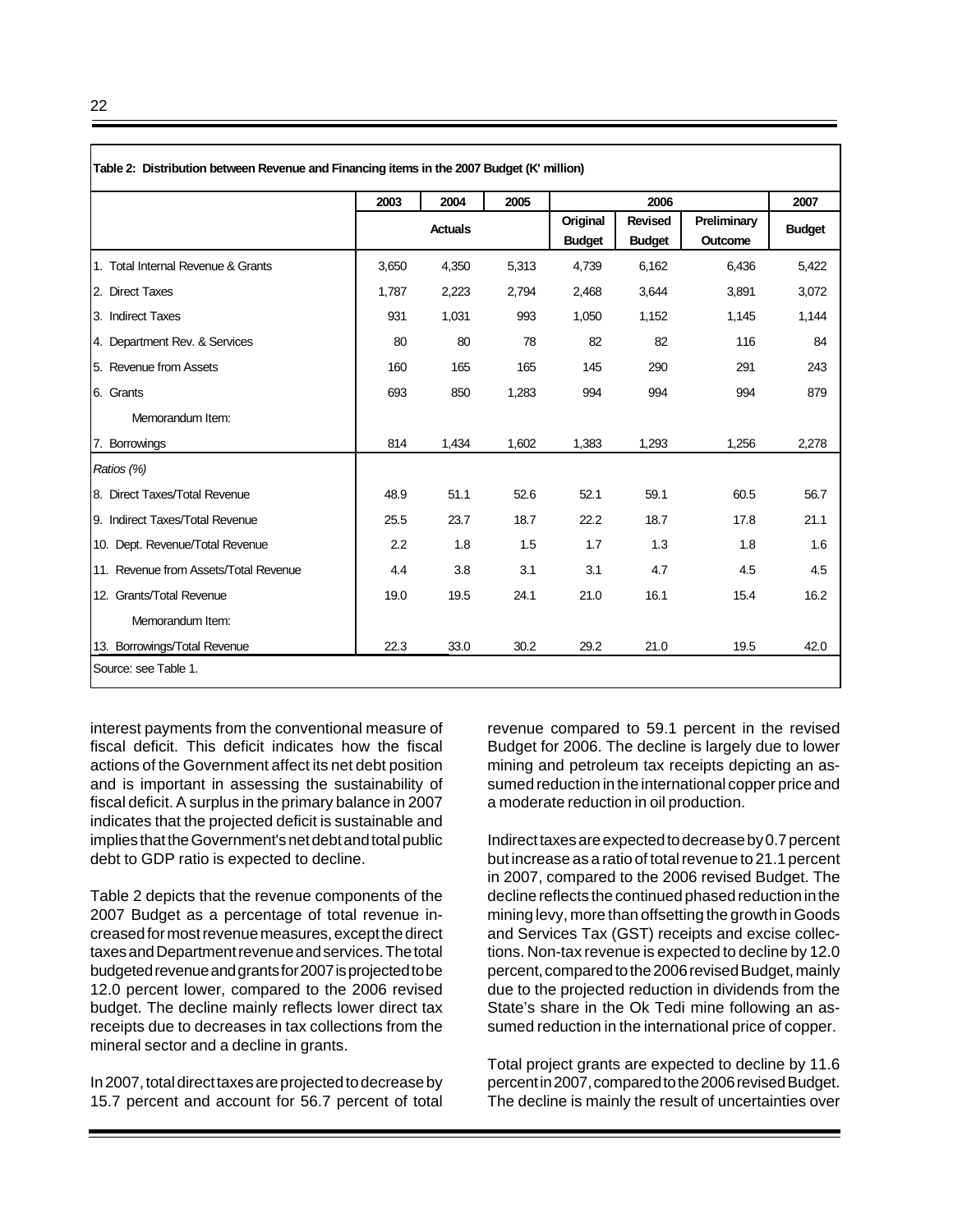23

|                                                                                                                        | 2005<br>2004<br>2003<br><b>Actuals</b> |       |       |                           | 2007                            |                               |               |
|------------------------------------------------------------------------------------------------------------------------|----------------------------------------|-------|-------|---------------------------|---------------------------------|-------------------------------|---------------|
|                                                                                                                        |                                        |       |       | Original<br><b>Budget</b> | <b>Revised</b><br><b>Budget</b> | Preliminary<br><b>Outcome</b> | <b>Budget</b> |
| 1. Total Appropriation                                                                                                 | 3,774                                  | 4,148 | 5,266 | 4,829                     | 6,162                           | 5,818                         | 5,457         |
| 2. Current Expend. National Level (a)                                                                                  | 2,101                                  | 2,130 | 2,760 | 2,396                     | 3,068                           | 2,882                         | 2,623         |
| 3. Development Expenditure (b)                                                                                         | 1,079                                  | 1,327 | 1,849 | 1,687                     | 1,687                           | 1,483                         | 1,637         |
| 4. Provincial Governments (c)                                                                                          | 595                                    | 691   | 657   | 746                       | 757                             | 803                           | 747           |
| 5. Additional Priority Expenditure                                                                                     |                                        |       |       |                           | 650                             | 650                           | 450           |
| Ratios (%)                                                                                                             |                                        |       |       |                           |                                 |                               |               |
| 5. Current Expenditure/Total Appropriation                                                                             | 55.7                                   | 51.3  | 52.4  | 49.6                      | 49.8                            | 49.5                          | 48.1          |
| 6. Dev. Expenditure/Total Appropriation                                                                                | 28.6                                   | 32.0  | 35.1  | 34.9                      | 27.4                            | 25.5                          | 30.0          |
| 7. Provincial Govts/Total Appropriation                                                                                | 15.8                                   | 16.7  | 12.5  | 15.4                      | 12.3                            | 13.8                          | 13.7          |
| Source: Table 1<br>Notes:<br>(a) Current Expenditure, National Level includes interest payments and transfers to CSAs. |                                        |       |       |                           |                                 |                               |               |

(b) Development expenditure includes Australian project grants

(c) Provincial Government's is recurrent expenditure only.

PNG's share of donor funds from the EU, Japan and China.

The 2007 National Budget aims to implement the recommendations of the Taxation Review Committee (TRC) with the aim of improving and simplifying tax administration in order to encourage investment and economic growth in the long run. The Government will continue to focus on strengthening tax compliance including improvements in collections of non-tax revenue.

Table 3 shows that the share of recurrent expenditure to total appropriation will decrease to 48.1 percent in 2007, compared to 49.8 percent in the 2006 revised Budget. This trend is consistent with the MTFS which follows a path of deficit reduction towards a balanced budget in the medium term. The share of development expenditure to total appropriation is 30.0 percent in 2007, compared to 27.4 percent in the 2006 revised Budget. The increase reflects the on-going alignment of expenditure from Recurrent to Development Budget to fund the MTDS priority areas. The increase in funding of the Development Budget is to partially cover for the expected shortfall in project grants in 2007.

The 2007 Budget shows that total expenditure is 11.4 percent lower than the 2006 revised Budget. National recurrent expenditure is projected to decrease by 14.5 percent, development expenditure by 3.0 percent, and recurrent Provincial Government spending by 1.3 percent.

During the handing down of the 2007 National Budget, the Government introduced a second Supplementary Budget for 2006 as a result of significant mineral tax revenue inflows reflecting the high international prices for mineral export commodities. To reduce the risk of the windfall revenue being built into the on-going recurrent expenditure, a separate Appropriation Bill was introduced to direct the windfall revenue to priority areas. A total amount of K1.1 billion was appropriated of which K650.0 million was made available for spending in 2006, and K450.0 million in 2007 on top of the 2007 Budget appropriation (see Table 3). This follows from an earlier Supplementary Budget introduced by the Government in August 2006, which allocated K682.5 million of the windfall revenue to priority expenditure areas identified under three broad categories: MTDS priority projects (K445.8 million), outstanding obligations (K172.8 million) and non-MTDS expenditure (K63.9 million).